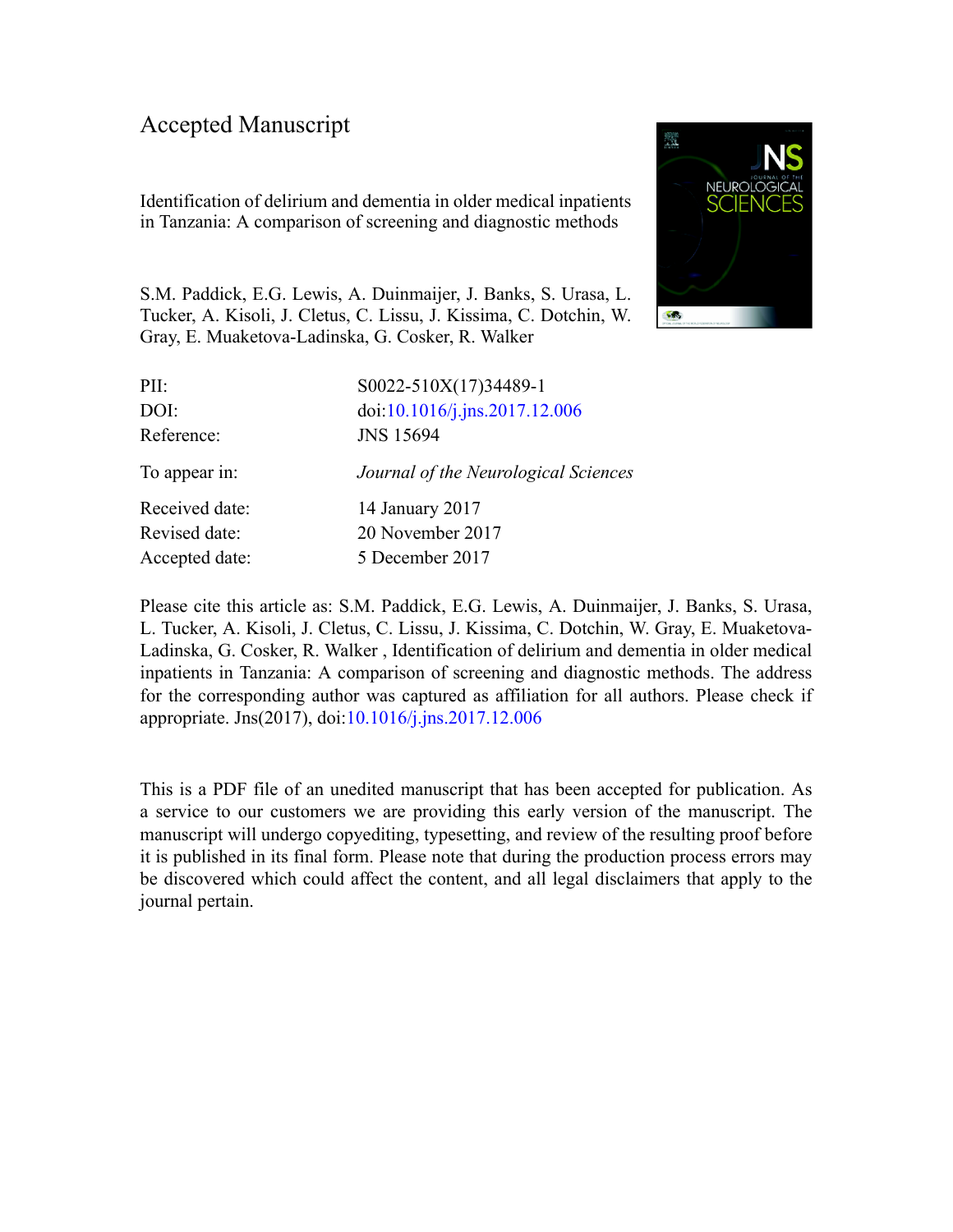#### **Identification of delirium and dementia in older medical inpatients in Tanzania: A**

#### **comparison of screening and diagnostic methods**

Paddick SM<sup>1,2</sup>, Lewis EG<sup>3</sup>, Duinmaijer A<sup>4</sup>, Banks J<sup>5</sup>, Urasa S<sup>6</sup>, Tucker L<sup>7</sup>, Kisoli A<sup>8</sup>, Cletus J<sup>8</sup>, Lissu $\, {\sf C}^6, \,$ Kissima J $^8$ , Dotchin  ${\sf C}^2$ , Gray W $^2$ , Muaketova-Ladinska  $\,$  E $^{1, 9}, \,$ Cosker  ${\sf G}^9,$  Walker  ${\sf R}^{2, 10}$ 

- (1) Institute of Neuroscience, Newcastle University, Newcastle upon Tyne, UK
- (2) Northumbria Healthcare NHS Foundation Trust, North Shields,UK
- (3) Charité Universitätsmedizin Berlin CVK: Campus Virchow-Klinikum Institute of Tropical Medicine and International Health, Berlin, Germany
- (4) Haydom Lutheran Hospital, Mbulu, Manyara, Tanzania
- (5) The Medical School, Newcastle University, Newcastle University, Newcastle upon Tyne, UK
- (6) Kilimanjaro Christian Medical Centre, Kilimanjaro, Tanzania
- (7) The London School of Hygiene & Tropical Medicine, London, UK
- (8) Hai District Hospital, Boman'gombe, Kilimanjaro, Tanzania
- (9) Northumberland Tyne and Wear NHS Trust, Newcastle upon Tyne, UK.
- (10) Institute of Health and Society, Newcastle University, Newcastle upon Tyne, UK

ndmina Healthcare Whis Poundation Trust, North Shields, OK<br>Ité - Universitätsmedizin Berlin CVK: Campus Virchow-Klinikum In<br>cal Medicine and International Health, Berlin, Germany<br>Som Lutheran Hospital, Mbulu, Manyara, Tanz Corresponding Author: Stella-Maria Paddick, stella-maria.paddick@ncl.ac.uk. Department of Medicine, North Tyneside General Hospital, Northumbria Healthcare NHS Foundation Trust, Rake Lane, North Shields, UK. Telephone 0191 2932709 Fax 0191 2932709

Word count: 4431 words

Figures 1, Tables 3

References 36

Running head – identification of delirium in sub-Saharan Africa

Key words – Delirium, Screening, Africa, Cognition, Dementia, Confusion Assessment Method (CAM)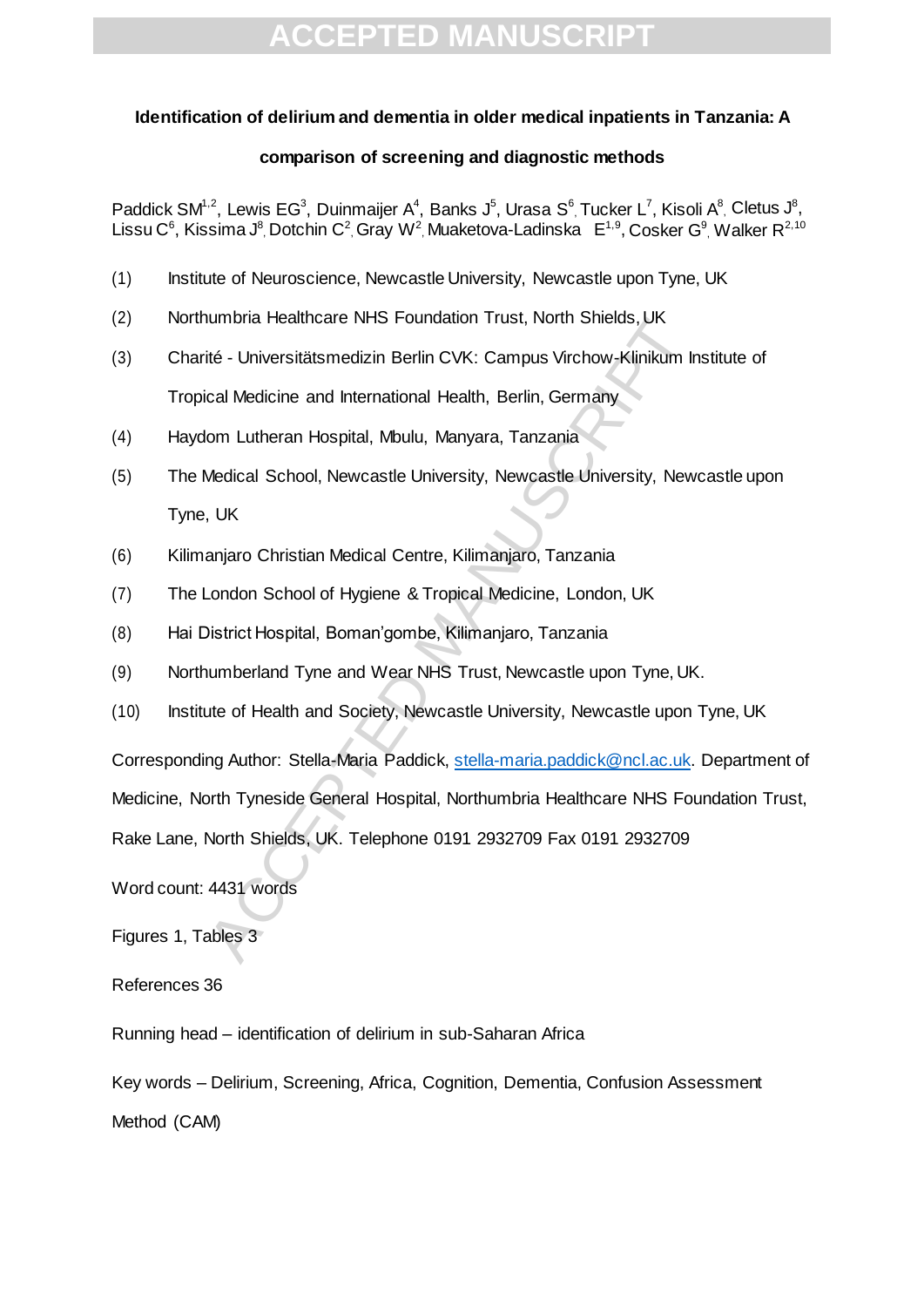#### **ABSTRACT**

**Background:** In sub-Saharan Africa, there are no validated screening tools for delirium in older adults. This study assesses clinical utility of two instruments, the IDEA cognitive screen and the Confusion Assessment Method (CAM) for identification of delirium in older adults admitted to medical wards of a tertiary referral hospital in Tanzania.

**Method:** The IDEA cognitive screen and CAM were administered to a consecutive cohort of older individuals on admission to Kilimanjaro Christian Medical Centre using a blinded protocol. Consensus diagnosis for delirium was established against DSM-V criteria and dementia by DSM-IV criteria

e IDEA cognitive screen and CAM were administered to a consec<br>uals on admission to Kilimanjaro Christian Medical Centre using a<br>nsensus diagnosis for delirium was established against DSM-V cr<br>DSM-IV criteria<br>507 admission **Results:** Of 507 admission assessments, 95 (18.7%) had DSM-V delirium and 95 (18.7%) had DSM-IV dementia (33 (6.5%) delirium superimposed on dementia). The CAM and IDEA cognitive screen had very good diagnostic accuracy for delirium (AUROC curve 0.94 and 0.87 respectively). However, a number of participants (10.5% and 16.4% respectively) were unable to complete these screening assessments due to reduced consciousness, or other causes of reduced verbal response and were excluded from this analysis; many of whom met DSM-V criteria for delirium. Secondary analysis suggests that selected cognitive and observational items from the CAM and IDEA cognitive screen may be as effective as the full screening tools in identifying delirium even in unresponsive patients.

C**onclusion:** Both instruments appeared useful for delirium screening in this inpatient setting, but had significant limitations. The combination of assessment items identified may form the basis of a brief, simple delirium screening tool suitable for use by non-specialist clinicians. Further development work is needed.

(250 words)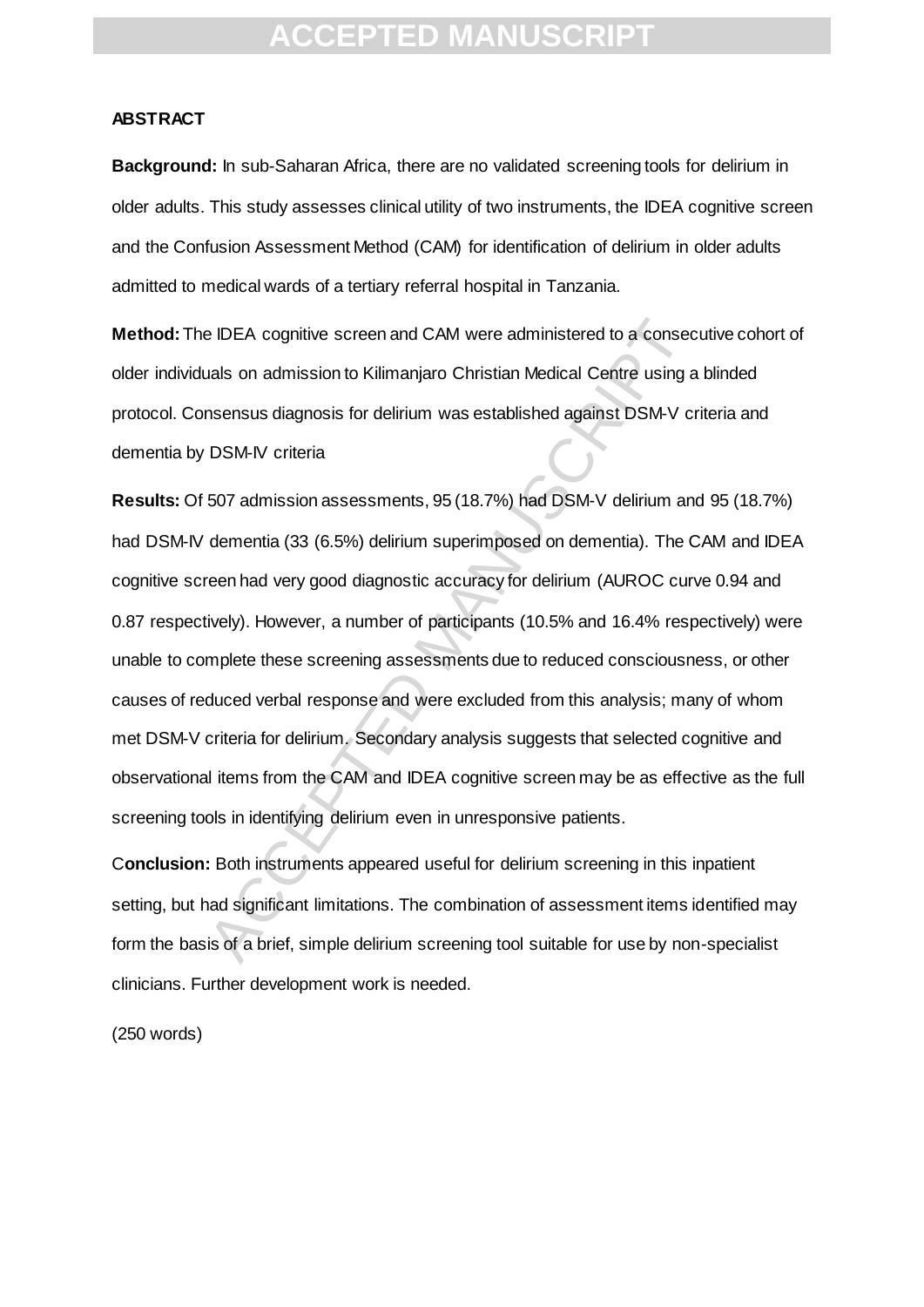#### **INTRODUCTION**

Delirium is an acute onset syndrome of cognitive dysfunction presenting with deficits in attention, arousal and global cognition [1], highly prevalent in older hospitalised adults in high-income countries (HICs) [2]. Well-recognised adverse outcomes include cognitive decline [2-5], disability [6, 7] and increased mortality rates [3, 6]. Although prompt interventions can improve outcome [8], delirium remains under diagnosed, and may be missed in up to 50% of cases in HICs [9, 10]. Diagnosis is most challenging in some of those most at risk, such as older people and those with preexisting cognitive impairment. Use of validated screening tools improves detection rates [9, 11].and is recommended in guidelines for older hospitalised adults [12].

mpt interventions can improve outcome [8], delirium remains under<br>inseed in up to 50% of cases in HICs [9, 10]. Diagnosis is most che<br>most at risk, such as older people and those with preexisting cor<br>lse of validated scree In sub-Saharan Africa (SSA), there are currently no validated screening tools for delirium in older people. Demographic transition has resulted in a rapidly growing older population, and recent epidemiological studies of dementia suggest a similar prevalence to that seen in HICs [13, 14]. Delirium is likely to be similarly prevalent in older adults but existing data are limited. Currently available data suggest a high rate of misdiagnosis of delirium as a psychiatric disorder and adverse outcomes [15]. A substantial diagnostic gap is suggested by the fact that the limited available studies report prevalence of 9.1-19.7% [16, 17] on clinical criteria whereas in contrast a large case-note based study of older people admitted to three large centers in SSA reported delirium prevalence of 0-2.6% [18].

This diagnostic gap may also be due to shortages of specialist clinicians with skills in cognitive assessment. Geriatricians, psychiatrists and neurologists are scarce across SSA outside large urban centers [19-21]. Cognitive assessment tools and other screening methods developed in HICs often perform poorly in SSA due to cultural differences and high levels of illiteracy amongst older adults, especially in rural areas [12]. Therefore, objective screening methods for the cognitive impairments typical of delirium, that can be used accurately by non-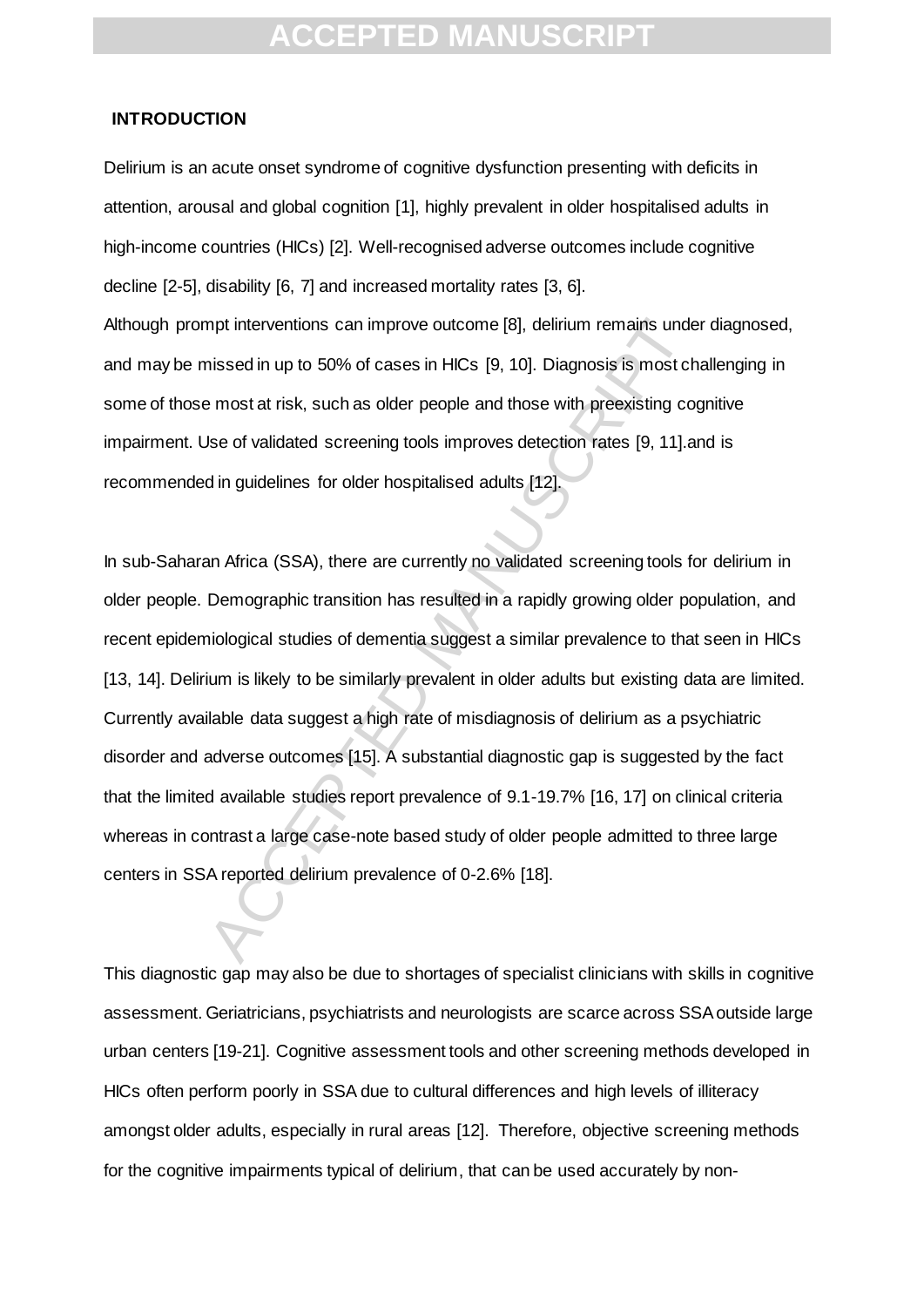specialists and are not literacy-dependent, are needed.

Our overall aim was to determine the most effective method of screening and identification of delirium in older hospitalised adults in SSA. Key objectives were: 1) Evaluate the performance of two screening instruments with potential utility for identification of delirium in this setting (the IDEA cognitive screen and Confusion Assessment Method (CAM)) against gold-standard DSM-V consensus diagnosis of delirium; and 2) Conduct a secondary analysis of all screening and assessment items to determine those most predictive of delirium and potentially useful in development of a screening method for use by non- specialists.

ACCEPTED MANUSCRIPT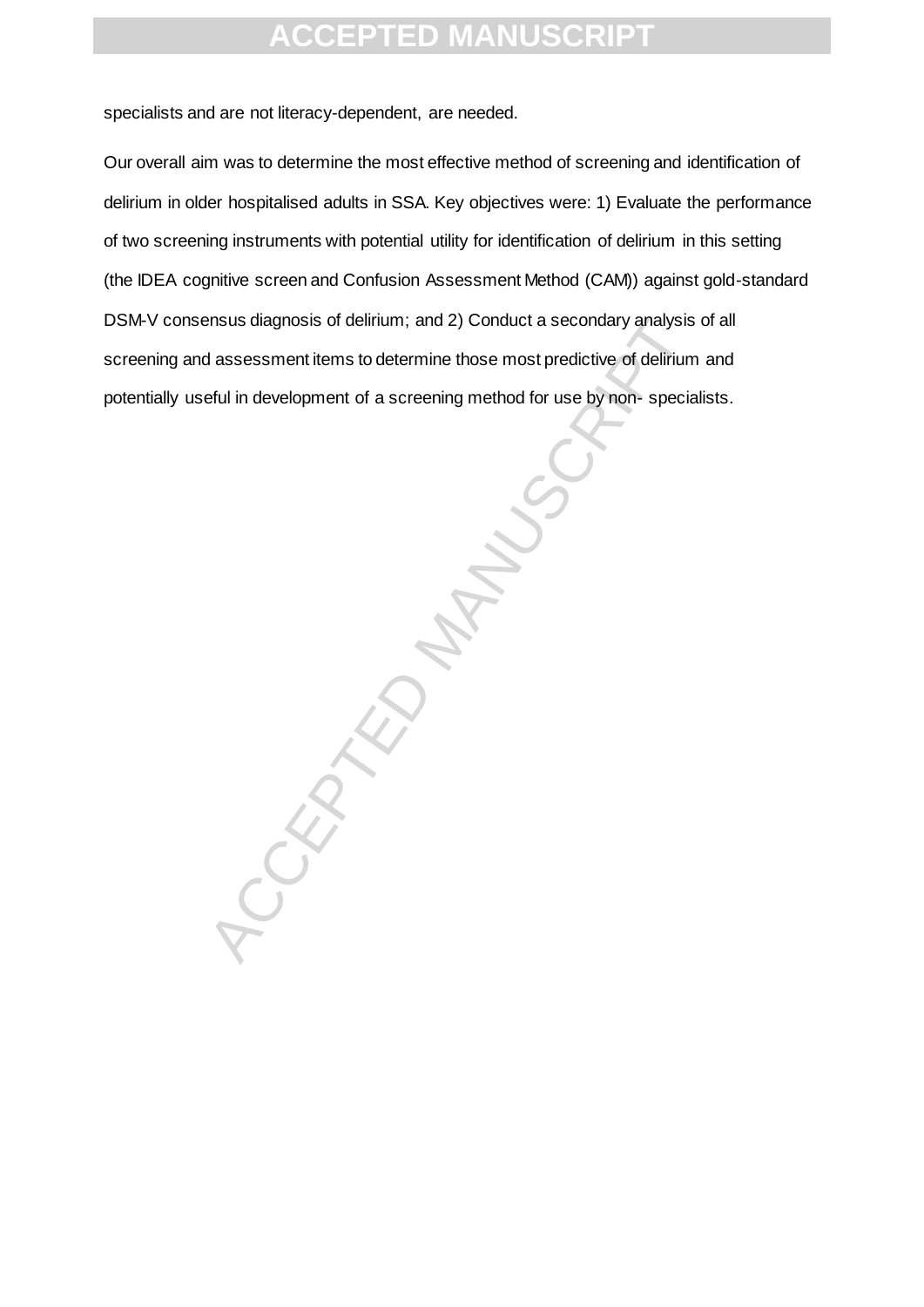#### **MATERIALS AND METHODS**

#### **Ethical approval and consent**

Ethical approval was granted locally by the Kilimanjaro Christian Medical College Research and ethics committee (CRERC) and by the National Institute of Medical Research (NIMR) of Tanzania in Dar-es-Salaam. Patients were given written and verbal information about the study and its aims before gaining their informed consent. Where patients were unable to write, a thumbprint was used. If patients were admitted unconscious or lacking the capacity to consent, a close relative was asked to assent on the patient's behalf.

#### **Setting and study participants**

is aims before gaining their informed consent. Where patients were<br>hbprint was used. If patients were admitted unconscious or lacking<br>a close relative was asked to assent on the patient's behalf.<br> **Study participants**<br>
MON This study took place in the internal medicine department of Kilimanjaro Christian Medical Centre (KCMC), an 800-bed tertiary referral hospital in Northern Tanzania serving a rural population of over eight million people. Consecutive samples of individuals aged 60 and over admitted to the department from 14<sup>th</sup> January to  $3<sup>rd</sup>$  February 2015 (pilot phase) and from  $6<sup>th</sup>$ March 2015 to 10<sup>th</sup> July 2015 were invited to participate on admission. No substantial changes were made to the study design or data collection methods following the pilot phase and so data were combined for analysis (**Figure 1).**

#### **Assessments**

Initial clinical assessment took place wherever possible in the morning after admission, following initial review by the treating medical team. The following data were collected: background demographic data alongside physical observations; level of arousal using the Alert-Voice-Pain-Unresponsive (AVPU) scale [22] designed for use by non-specialists in routine practice and pain assessed on a visual analogue scale of 0-10 with 10 rated as most severe. Where necessary, non-literate or observational assessments (e.g. Wong-Baker Faces scale) were used and equivalent scores recorded. Data on medical diagnoses, comorbidities, risk factors and outcome were also collected and participants reassessed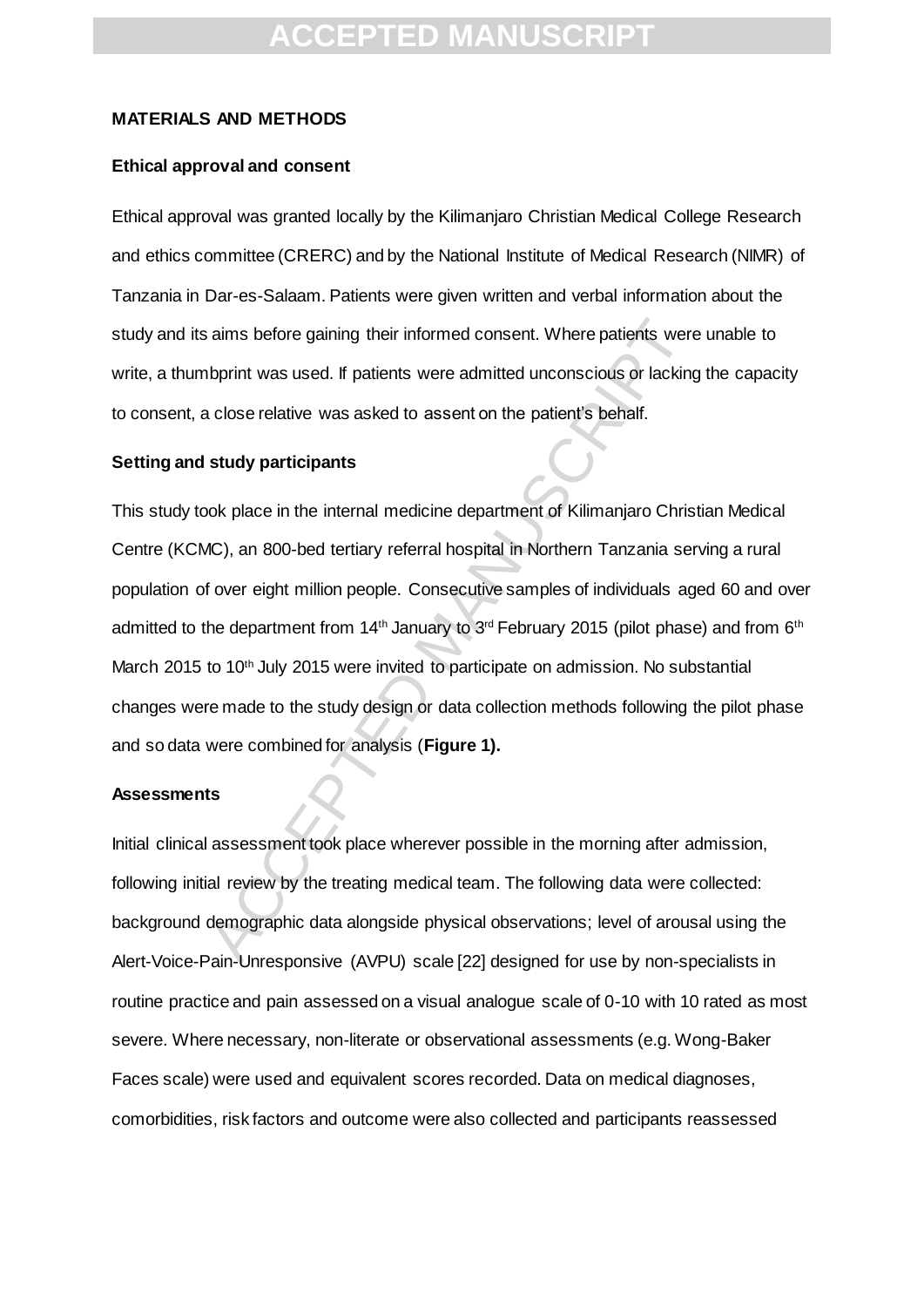every three days during admission to determine in-hospital incidence of delirium. This study relates to screening at admission only.

#### **Clinical assessment for delirium and dementia**

sessment in older adults, and fluent in both English and Swahili. C<br>s were conducted independently of, and blinded to, IDEA cognitive<br>assessment for cognitive impairment included a neurological exam<br>dardised bedside cognit All patients were assessed by a research doctor with an interest in geriatrics or psychiatry (S-MP, AD, EGL or LT) assisted by a trained study nurse or clinical officer with experience of cognitive assessment in older adults, and fluent in both English and Swahili. Clinical assessments were conducted independently of, and blinded to, IDEA cognitive screen scores. Full assessment for cognitive impairment included a neurological examination, detailed standardised bedside cognitive assessment and mental state examination recorded in free text (see **Figure 1**). Where significant low mood was observed, the brief Geriatric Depression Scale (GDS) was used to identify possible depression as a possible cause of poor cognitive performance but depression or other psychiatric disorders were not the main focus of the assessment and were not routinely screened for. Assessment of potential confounders of screening tool performance including educational level and sensory impairment was also carried out (see **Figure 1)**.

Pre-existing dementia was assessed through a detailed semi-structured informant history for cognitive and functional impairment based on DSM-IV criteria previously used for dementia assessment in Tanzania and Nigeria [23]. Informants were usually close relatives and resident in the same household. All informants were asked 'is this a recent change?'. Use of a single question in identification of delirium has been validated in HICs [24].

In order to take into account possible fluctuations in presentation, a subset of participants were reviewed by a neurologist or physician to increase accuracy of diagnoses, where possible this assessment took place later the same day. This assessment took place blinded to the outcome of both screening tools to maintain objectivity. Where possible all those screen-positive on the CAM were assessed alongside 10% of screen-negative individuals, selected using a random number generator.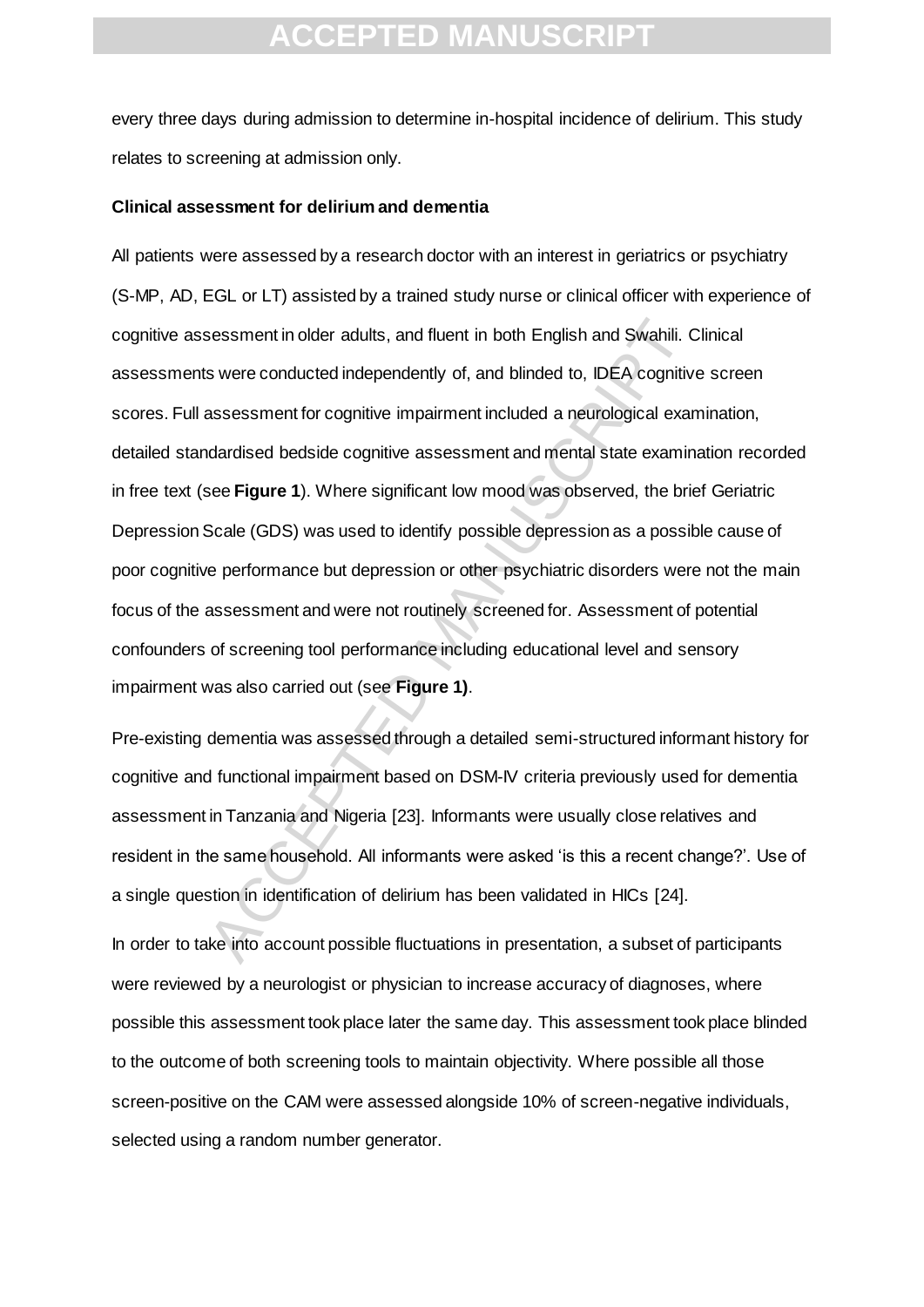#### **Consensus diagnoses of delirium and dementia**

All clinical assessment data, with the exception of the IDEA cognitive screen result and CAM algorithm, were reviewed by a consultant old age psychiatrist, nurse specialist in old age psychiatry and research doctor in psychiatry (EML, GC, S-MP) for blinded consensus diagnosis of delirium by DSM-V criteria. Cases of subsyndromal or resolving delirium not meeting DSM-V criteria were recorded, but classified as 'no delirium'.

M-V criteria were recorded, but classified as 'no delirium'.<br>
Yed it important to accurately identify dementia in order to assess sincularity of the metallity dementia in order to assess sincularity of the distribution ver We considered it important to accurately identify dementia in order to assess screening tool performance in delirium versus cognitive impairment in general. Consensus diagnoses of dementia followed DSM-IV criteria, taking into account all available clinical information, including previous admission records where available. In cases of possible dementia not meeting DSM-IV criteria a follow-up assessment was offered for diagnostic clarification after discharge. Where necessary, due to geographical constraints, this assessment took place by telephone interview with a close relative. Dementia subtype diagnoses were made by clinical criteria where possible, but limited, partly because neuroimaging was not available at the time of the study. Other psychiatric disorders were noted where a clear clinical description of symptoms made this possible.

#### **Identification of delirium or major cognitive impairment by treating medical team**

A retrospective case note review compared consensus diagnoses of delirium with identification of delirium by the treating medical team during admission (see **Figure 1**)

### **Cognitive screening using the IDEA (Identification and Intervention for Dementia in Elderly Africans) cognitive screen**

All consented individuals underwent bedside cognitive screening using the IDEA cognitive screen. The IDEA was developed for use by non-specialist healthcare workers to identify dementia in low-literacy populations in SSA. It has been validated for major cognitive impairment in hospital inpatient settings in Tanzania and Nigeria and outpatient and community settings in Tanzania [23, 25, 26]. Assuming basic training in a healthcare profession, minimal additional training is required to allow it to be administered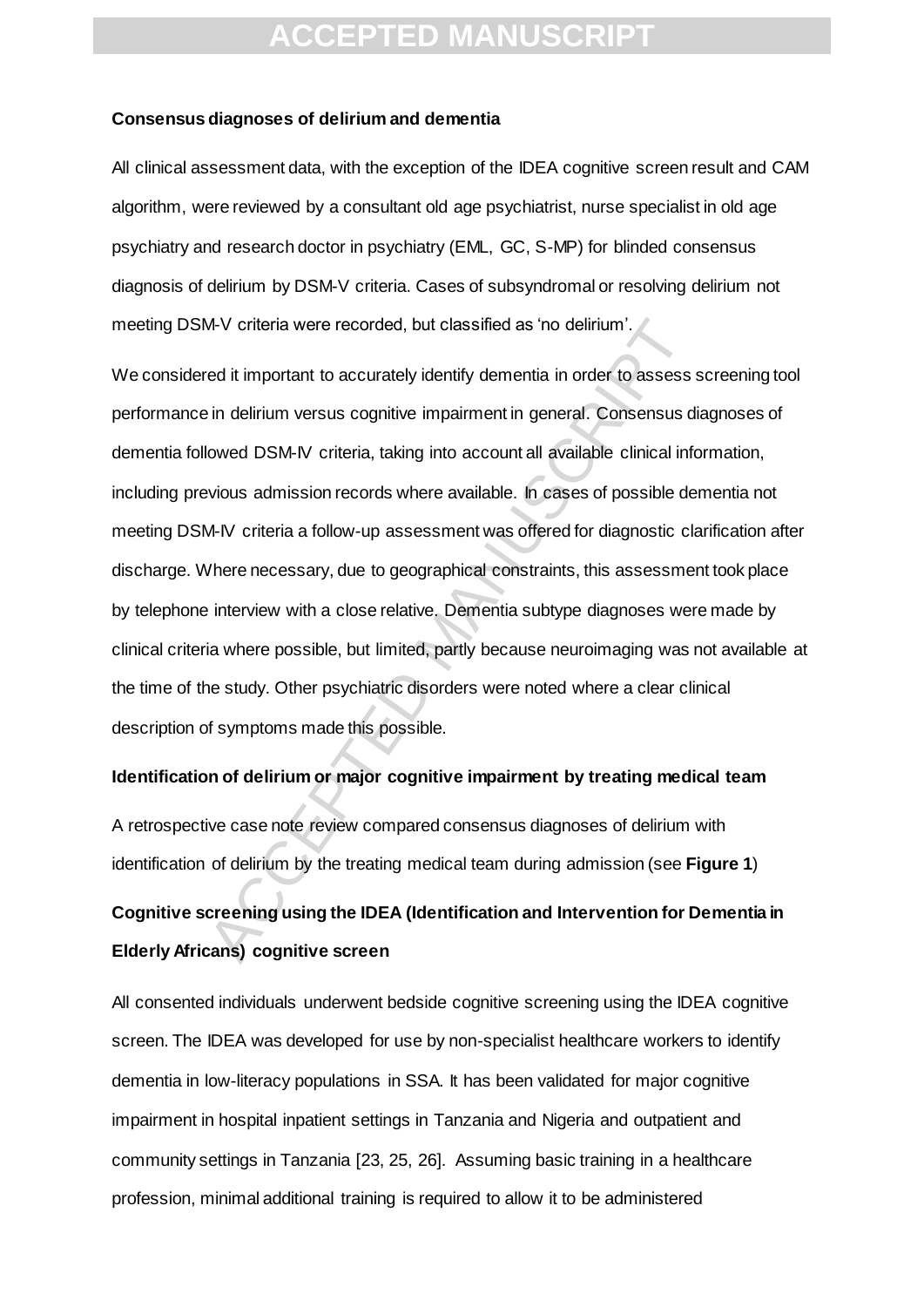successfully. The IDEA includes assessment of orientation, delayed recall, abstract thought, category (animal) fluency and visuo-construction. The IDEA cognitive screen was administered by a study nurse or clinical officer, blinded to outcome of all other clinical assessments. On completion, the IDEA screen was immediately filed separately from other clinical data to maintain blinding of personnel conducting the other clinical assessments. Where the IDEA screen was attempted, but abandoned because of confusion or inability to understand the task, total scores were recorded as zero as the individual was assumed to have severely impaired cognition preventing successful performance on the test. Where screening was not possible due to physical illness or lowered conscious level, outcome was recorded as 'unable to complete'.

#### **Confusion Assessment Method (CAM) screening**

The Case of the task, total scores were recorded as ze<br>the station of the task, total scores were recorded as ze<br>as assumed to have severely impaired cognition preventing succe<br>on the test. Where screening was not possible The CAM algorithm [27] includes the following; acute onset cognitive disturbance with fluctuation (CAM 1) *and* attention deficit (CAM 2) alongside *either* disorganised thinking (CAM 3) or abnormal arousal (CAM 4). Sensitivity and specificity for delirium by DSM-IV criteria are excellent in published meta-analyses [28] and in HIC settings the CAM is used for both delirium screening and diagnosis [29]. The CAM typically takes 10-15 minutes to complete [27] but requires a degree of training and clinical experience of cognitive assessment [30]. The CAM algorithm was completed by a junior research doctor (blinded to IDEA cognitive screen score and other clinical assessments) following detailed bedside clinical assessment (see below) and discussion with nursing staff and family members. The CAM was then filed separately to maintain blinding for clinicians completing additional assessments and consensus diagnoses (see **Figure 1**).

Where CAM assessment was considered impossible by the assessing doctor (e.g. due to limited verbal response) participants were classified 'CAM-unable' and CAM items assessable through observation scored alongside limited neurological and mental state examination and informant history.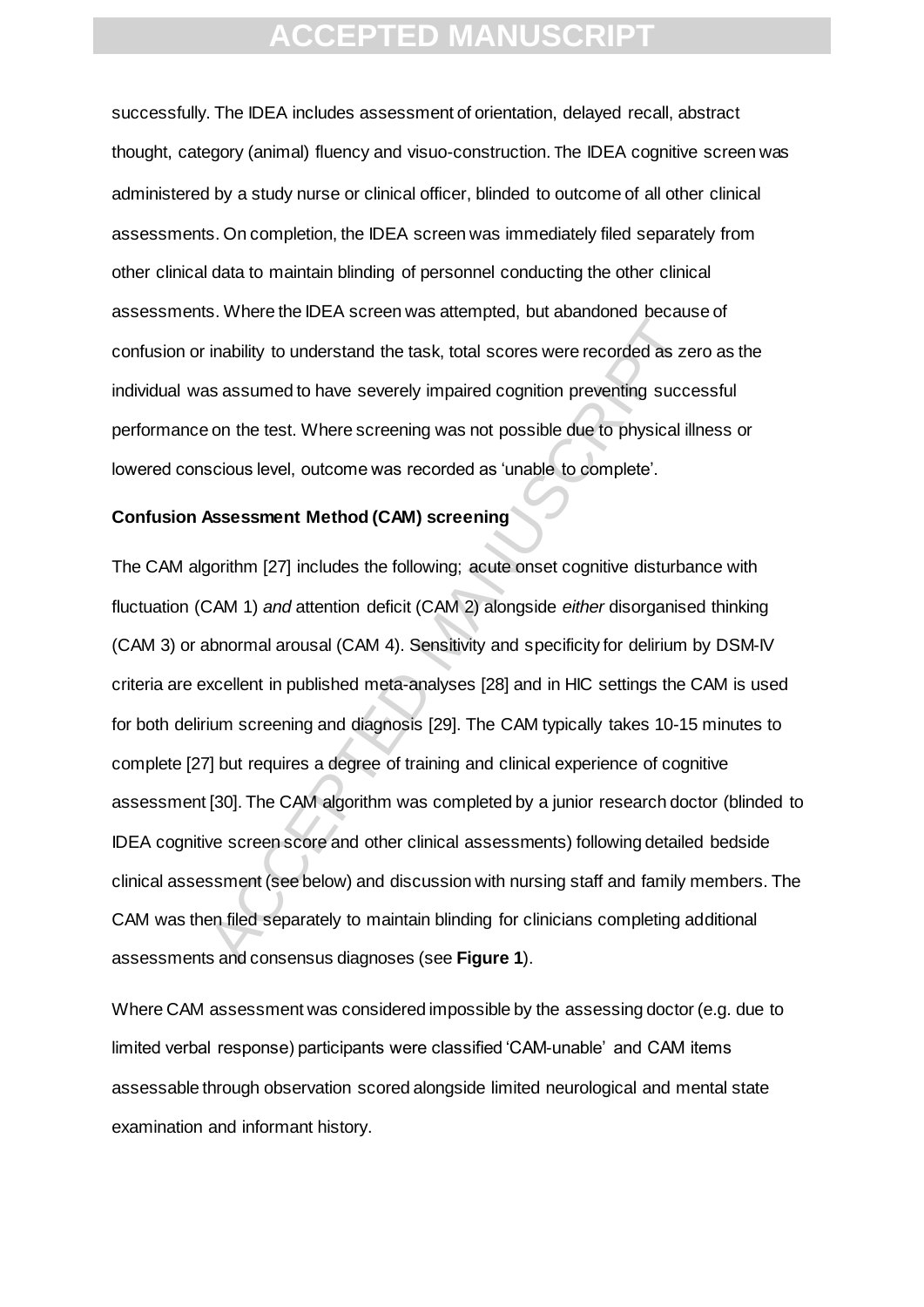#### **Statistical analysis**

Data were analysed using SPSS software (version 20 for windows, IBM Corp, Armonk, NY, USA). All data were non-normally distributed and therefore data were presented by median and inter-quartile range and non-parametric tests were used throughout. Diagnostic accuracy was assessed using the area under the receiver operating characteristic (AUROC) curve statistic as an overall assessment of screening performance.

Exploratory factor analysis of all screening and assessment items for delirium (IDEA six item screen and CAM items, beside cognitive tests and informant single question) was conducted to investigate latent traits within the screening items. An oblique rotation method was selected due to high correlation between variables. Factors to be extracted were determined using a scree plot. Items with the largest loadings on each factor were explored using logistic regression models with DSM-V delirium as the dependent variable. The significance level was set at 5% and two-tailed tests were used throughout.

ACCEPTED MANUSCRIPT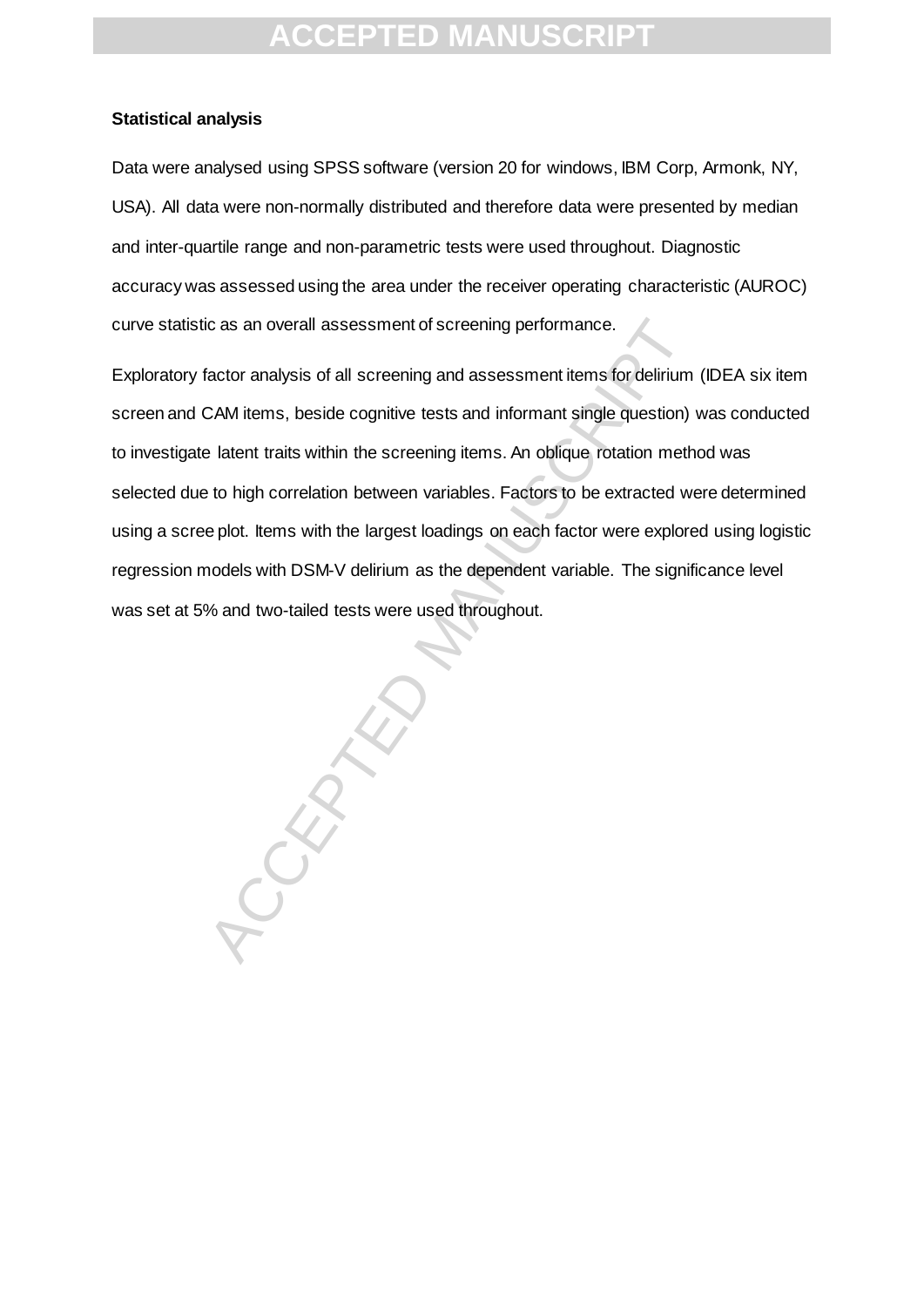#### **RESULTS**

#### **Characteristics of the study cohort**

assment (n = 56) refused or were unable to consent (n = 26) or count of the reasons (n = 17) (see **Figure 1**). Three further patients were available **Figure 1**. The 507 admissions fully assessed and the 102 exclusive reli During the study period there were 609 admissions (including 51 re-admissions) of individuals aged 60 and over to the internal medical department. Of these, 510 patients were recruited to the study. Reasons for exclusion were as follows: died or transferred before assessment ( $n = 56$ ) refused or were unable to consent ( $n = 26$ ) or could not be assessed for other reasons (n = 17) (see **Figure 1**). Three further patients were excluded from analysis due to large amounts of missing data. Thus data were available for 507 people, see **Figure 1**. The 507 admissions fully assessed and the 102 exclusions not assessed for delirium did not significantly differ in sex  $(X<sup>2</sup> (1) = 0.921, p = 0.337)$  or in median age ( $U = 24312.0$ ,  $p = 0.340$ ).

Characteristics of the study cohort are described in **Table 1**. Ninety-five people (18.7%) had delirium and 95 (18.7%) had dementia (only one of whom had previously been given a diagnosis). Of the 95 with delirium, 33 (6.5%) had delirium superimposed on dementia. There was a high prevalence of reduced arousal (20.6%). Delirium was recorded in the hospital records of 8 individuals of whom 6 met DSM-V delirium criteria (see **Table 1**).

#### **Diagnostic accuracy of the CAM**

Of the 507 people with a clinical diagnosis, 53 (10.5%) were classified as 'CAM unable'. Of the remaining 454, 89 (19.6%) were CAM positive for delirium. The overall diagnostic accuracy of the CAM was excellent (see **Table 2)**. A total of 8/53 (15.1%) of 'CAM unable' participants met DSM-V delirium criteria and overall 22/53 (41.5%) met criteria for major cognitive impairment (dementia or delirium). CAM items 2 and 3, which are more reliant on verbal response, were poorly completed, whilst almost all participants could be assessed on observation and clinical history items CAM 1 and CAM 4 (see **Table 2**). Allowing for these limitations, CAM 2 (inattention) showed the highest diagnostic accuracy.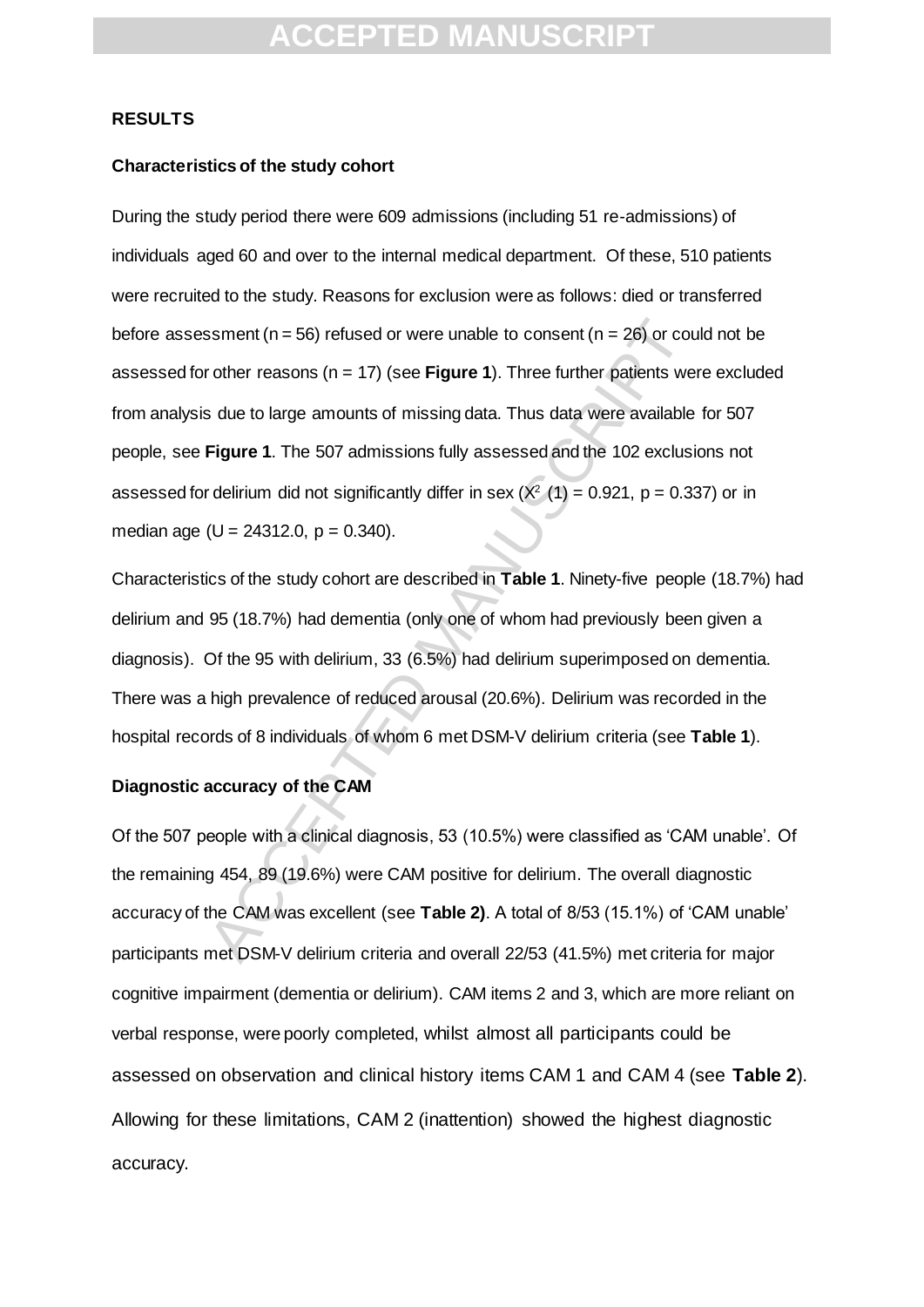#### **Diagnostic accuracy of the IDEA six-item screen**

The IDEA cognitive screen was attempted by 424 (83.7%) participants. Reasons for exclusions are detailed in **Figure 1**. Of those attempting the IDEA cognitive screen, 64 (15.1%) had DSM-V delirium, 73 (17.2%) had DSM-IV dementia (25 (5.9%) had delirium superimposed on dementia). A significant proportion of the 83 unable to attempt the IDEA screen met DSM-V delirium criteria (n = 31, 37.3%), DSM-IV dementia criteria (n = 22, 26.5%) or had delirium superimposed on dementia (n = 8, 9.6%). In those assessed, diagnostic accuracy of the IDEA screen for DSM-V delirium and major cognitive impairment was good, with an AUROC curve of 0.866 (0.826-0.907) for delirium and 0.874 (0.838-0.909) for major cognitive impairment. Sensitivity, specificity and predictive value are reported in **Table2**.

#### **Differentiation of delirium and dementia**

IDEA screen met DSM-V delirium criteria (n = 31, 37.3%), I<br>
fiteria (n = 22, 26.5%) or had delirium superimposed on dem<br>
ose assessed, diagnostic accuracy of the IDEA screen for D<br>
1 major cognitive impairment was good, wi Within the group identified with major cognitive impairment (delirium or dementia) the CAM demonstrated excellent discriminatory ability in identifying delirium from dementia. Of 134 with major cognitive impairment who completed the CAM, 87 had delirium and 47 had dementia without delirium. The CAM correctly identified 79/87 (90.8%) of those with delirium and 45/47 (93.7%) of those without delirium. Of two incorrectly classified as having delirium, both had dementia. Within this group sensitivity was 91% and specificity was 96%. CAM 2 (inattention) was the most accurate individual test when used alone (sensitivity 94%, specificity 76%). In the 103 who had major cognitive impairment and completed the IDEA cognitive screen, differential accuracy was poor, with an AUROC curve of only 0.60 (95% confidence interval (CI) 0.49-0.71) for delirium. Similarly, of those with cognitive impairment on screening (IDEA cognitive screen of 7 or below) the CAM correctly identified delirium (sensitivity 0.93, specificity 0.96). Of those with major cognitive impairment, 23/157 (14.6%) and 45/157 (28.7%) were unable to complete the CAM or attempt the IDEA cognitive screen,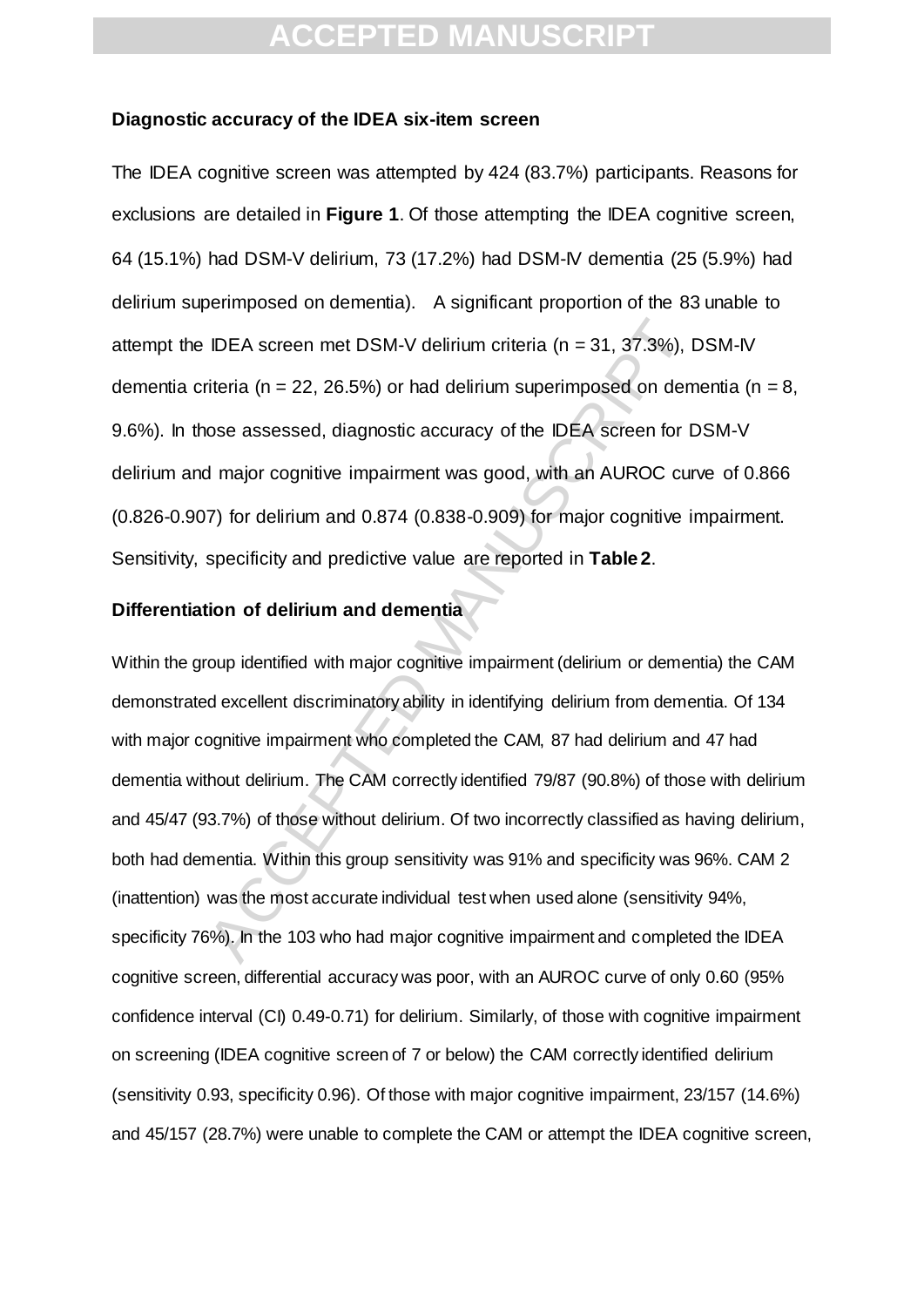limiting clinical utility. The single question 'is this a sudden change?' was only moderately useful (sensitivity 92% specificity 60%).

#### **The role of visual impairment**

We wished to investigate whether the relatively poor performance of the IDEA cognitive screen was due to uncorrected visual impairment. The IDEA screen was re-evaluated disregarding the only visually presented item (matchstick constructional praxis task). Removal of the praxis task made little difference to the overall accuracy of the IDEA for identification of delirium or major cognitive impairment [AUROC 0.871 (95% CI 0.833-0.912), 0.879 (95% CI 0.844-0.913)] respectively.

### **Investigation of combinations of individual CAM and IDEA cognitive screen items as predictors of delirium**

the only visually presented item (matchstick constructional praxis<br>the praxis task made little difference to the overall accuracy of the<br>of delirium or major cognitive impairment [AUROC 0.871 (95% C<br>CI 0.844-0.913)] respec All six IDEA screen items, bedside cognitive tests of orientation, attention, registration and recall, CAM items 1 and 4 and the single informant question were investigated to identify those that may be of greatest clinical utility in this setting. CAM items 2 and 3 were not evaluated due to the observed difficulties in rating these items, suggesting that they would not be suitable for screening in this setting. Exploratory factor analysis identified three factors broadly interpreted as representing learning/recall, observation/behaviour and orientation, explaining 41.9%, 9.67% and 7.5% of the variability respectively. A logistic regression model was constructed to identify those items that were significant independent predictors of delirium. The final model is shown in **Table 3** and included word recall, CAM 1, CAM 4 and sex. Nagelkerke's  $R^2$  for the model was 0.676. Weightings were applied to the model based on the parameter estimates and these weights used to develop a crude screening tool. The tool had a higher AUROC than the IDEA cognitive screen (0.94 (95% CI 0.92 to 0.97)), and had the advantage of being much shorter. Accuracy was similar to that of the CAM, but assessment data were available for almost all participants including those rated unassessable on the full CAM. The scoring system ran from 0 to 8, with a score of  $\geq 6$ the optimal cut off for identifying those with delirium (sensitivity 0.94, specificity 0.90).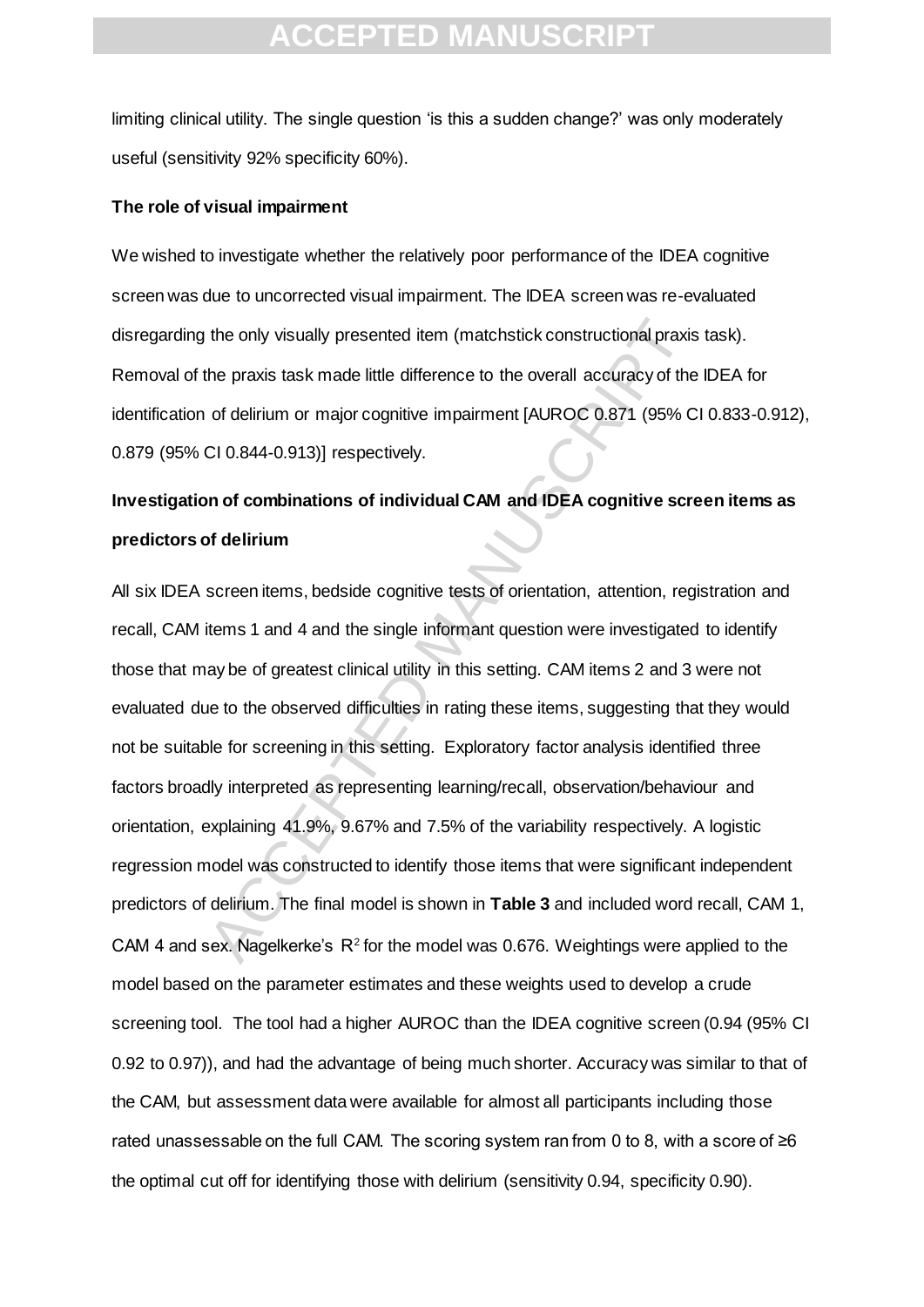#### **DISCUSSION**

The brief delirium screen developed outperformed both the IDEA and CAM on internal validation. Our presented development and validation models demonstrated a high degree of accuracy in detection of delirium, which surpassed that of the IDEA and was similar to that of the CAM.

This increased accuracy may be due in part to its simplicity and lower reliance on clinical judgement. In our study, non-neurologists with cognitive assessment experience had difficulty in rating CAM items 2 and 3 in individuals with lowered arousal. This reduced the overall clinical utility of the CAM because a significant proportion of these 'CAM unable' individuals met DSM-V delirium criteria. Similar reductions in CAM sensitivity due to difficulties with CAM items 2 and 3 have been noted in other studies, especially where less experienced raters administered the CAM [30].

ed accuracy may be due in part to its simplicity and lower reliance<br>n our study, non-neurologists with cognitive assessment experienting CAM items 2 and 3 in individuals with lowered arousal. This<br>al utility of the CAM bec The novel delirium screening tool developed includes assessment of the following cognitive and observational elements; short term recall, altered consciousness and both acute onset and fluctuation. It does not specifically include inattention. Attentional deficits are wellrecognised to differentiate delirium and dementia [31] because attention is typically affected globally and early in delirium, but only complex attention is impaired in mild to moderate Alzheimer's disease [32]. Although we identified inattention as the most accurate CAM item in terms of general diagnostic accuracy and discrimination of delirium and dementia, it was excluded from the model due to the identified difficulties with its completion. Although it could be argued that difficulty completing an item assessing attention is consistent with attentional difficulty, the fact that a large number of people who would fit into this description were recorded as unassessable suggests that inclusion of this item in a screen could lead to people being misclassified. The decision to exclude this item was, therefore, a pragmatic one, based on our desire to develop a simple and robust screening tool. Our modelled screening tool includes short term recall of a previously learned word list. This item might therefore be indirectly measuring attention (since attention is required in order to register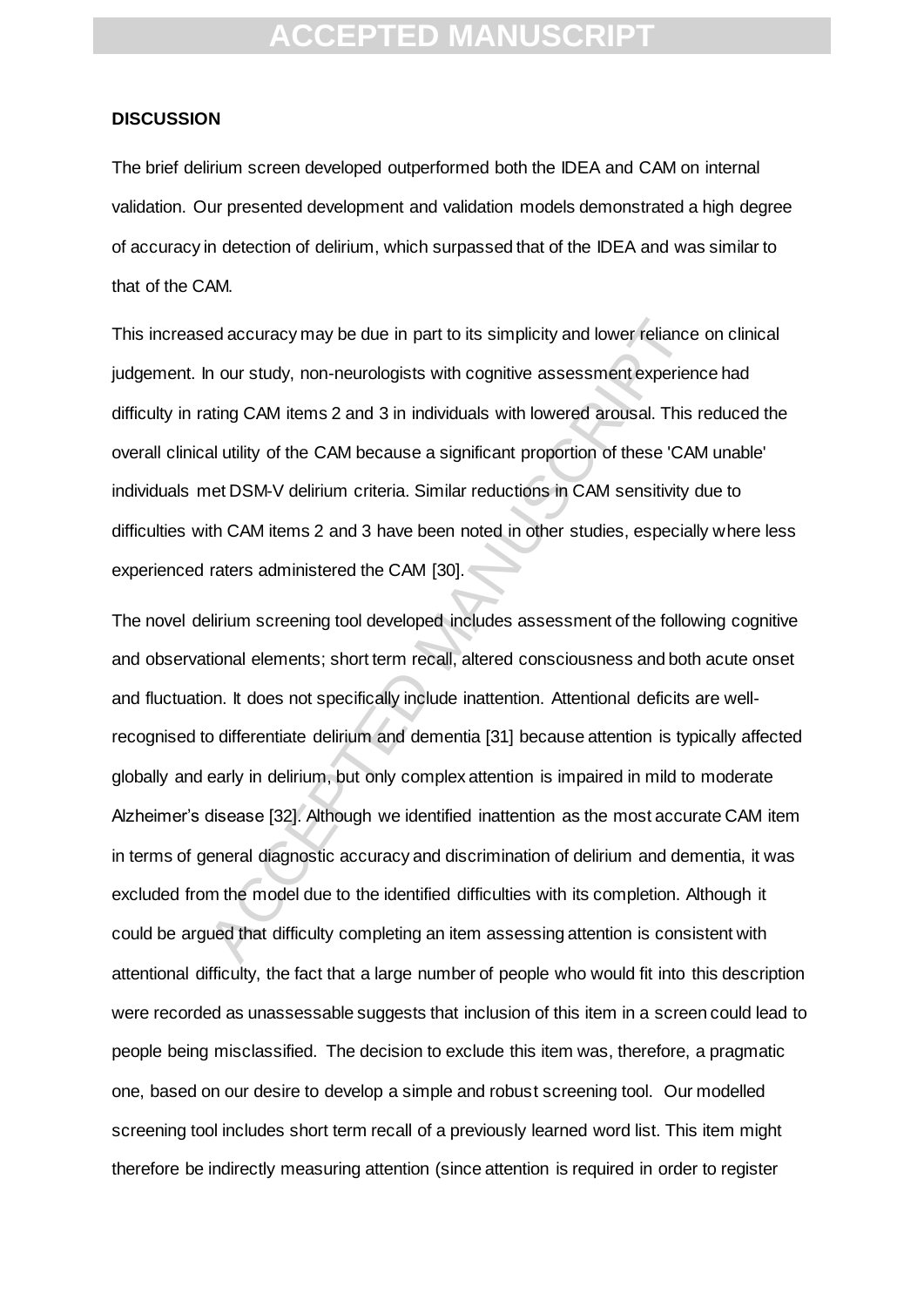and retain the list) without the challenge of assessing inattention in more complex clinical assessment.

Many screening tools used for identification of delirium in HICs rely heavily on orientation, despite evidence that orientation may be unaffected in up to a quarter of older people with delirium [32]. Our tool includes items requiring registration and short-term recall rather than orientation, and may therefore have broader applicability.

and fluctuation as reported by a carer was identified as a key eler<br>and fluctuation as reported by a carer was identified as a key eler<br>a contrast, a positive answer to 'is this a sudden change' by an infer-<br>tely useful in Acute onset and fluctuation as reported by a carer was identified as a key element during modelling. In contrast, a positive answer to 'is this a sudden change' by an informant was only moderately useful in differentiating delirium and dementia. Previous work by our team has described a high prevalence of both vascular dementia and stroke in Tanzania [9, 10] It may be difficult for family members asked this question to separate delirium from stepwise deterioration in vascular cognitive impairment. The additional element of 'fluctuation' as well as acute change appeared to be more useful in identification of delirium in this setting.

Altered arousal is another key element of our delirium screening tool. Lowered arousal is independently associated with poor outcome and therefore these individuals are at particularly high risk, but likely to be missed by routine use of the CAM for screening by nonspecialists (as lowered arousal might prevent assessment of inattention or disorganised speech).

#### **Overall utility of the CAM**

Joint practice recommendations from the European and American Delirium Associations advise that inability to cooperate with cognitive assessment for attention be rated as severe inattention, in patients able to make at least some verbal response and not in coma [33]. This was the approach followed when making DSM-V consensus diagnoses [34] but differs from that of the DSM-IV on which the CAM is based. Accurate completion of the CAM in a setting with a high prevalence of severe physiological illness is challenging and requires experience and judgement. Although the overall diagnostic accuracy of the CAM compared favourably to that reported in HIC meta-analyses (sensitivity 91% vs 82-94% and specificity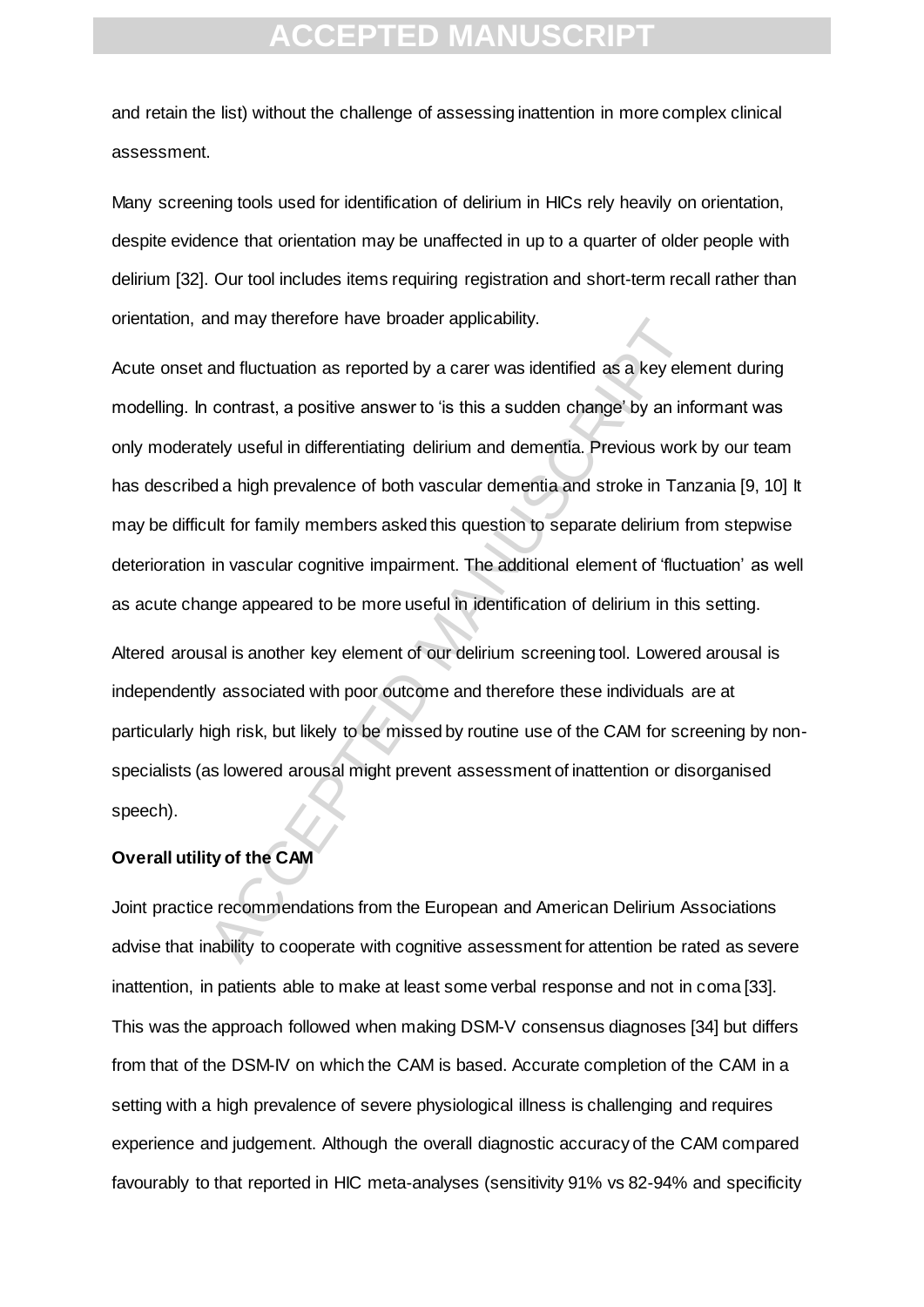96% vs 89-99% [29, 35]), in SSA where expertise in neurology or geriatrics might be limited outside urban centres, the CAM is unlikely to be useful in routine screening. In our cohort the CAM demonstrated excellent performance in differentiating delirium and dementia in those with major cognitive impairment (delirium or dementia) and those with cognitive impairment on screening (IDEA screen ≤7). It has been recommended that the CAM be used for confirmatory assessment in those found to have cognitive impairment on initial screening [29] due to the time taken to complete the assessment and level of skill required. In this hospital setting with trained personnel including physicians and neurologists, this approach should be feasible. In rural areas (where up to 63% of people in SSA live) and without specialist staff this approach may be problematic.

#### **Screening using the IDEA cognitive screen**

9] due to the time taken to complete the assessment and level of tal setting with trained personnel including physicians and neurolo ould be feasible. In rural areas (where up to 63% of people in SS, talist staff this appr Routine bedside structured cognitive assessment of older hospitalised adults at risk of delirium is recommended by existing good practice guidelines in HICs [12]. The diagnostic accuracy of the IDEA cognitive screen compared favourably to other previous validation studies [23, 26] and other commonly-used cognitive screening tests [36]. Diagnostic accuracy for major cognitive impairment (delirium and dementia) was lower than that previously reported in medical inpatients and outpatients in SSA (0.903 and 0.931 respectively) [23]. This may relate to the degree and severity of illness in this cohort.

Previous validation work took place in a small, government hospital where those who were seriously unwell were routinely transferred to tertiary services for further management.

Although the IDEA cognitive screen appeared clinically useful, a significant proportion of participants were unable to complete it. Over a third of the 83 individuals unable to attempt the IDEA screen due to lowered arousal or illness severity had DSM-V delirium and routine cognitive assessment with the IDEA screen might lead to these individuals being missed. A major finding of this study was that the IDEA cognitive screen alone did not differentiate delirium and dementia. Since only one participant had a previous dementia diagnosis, and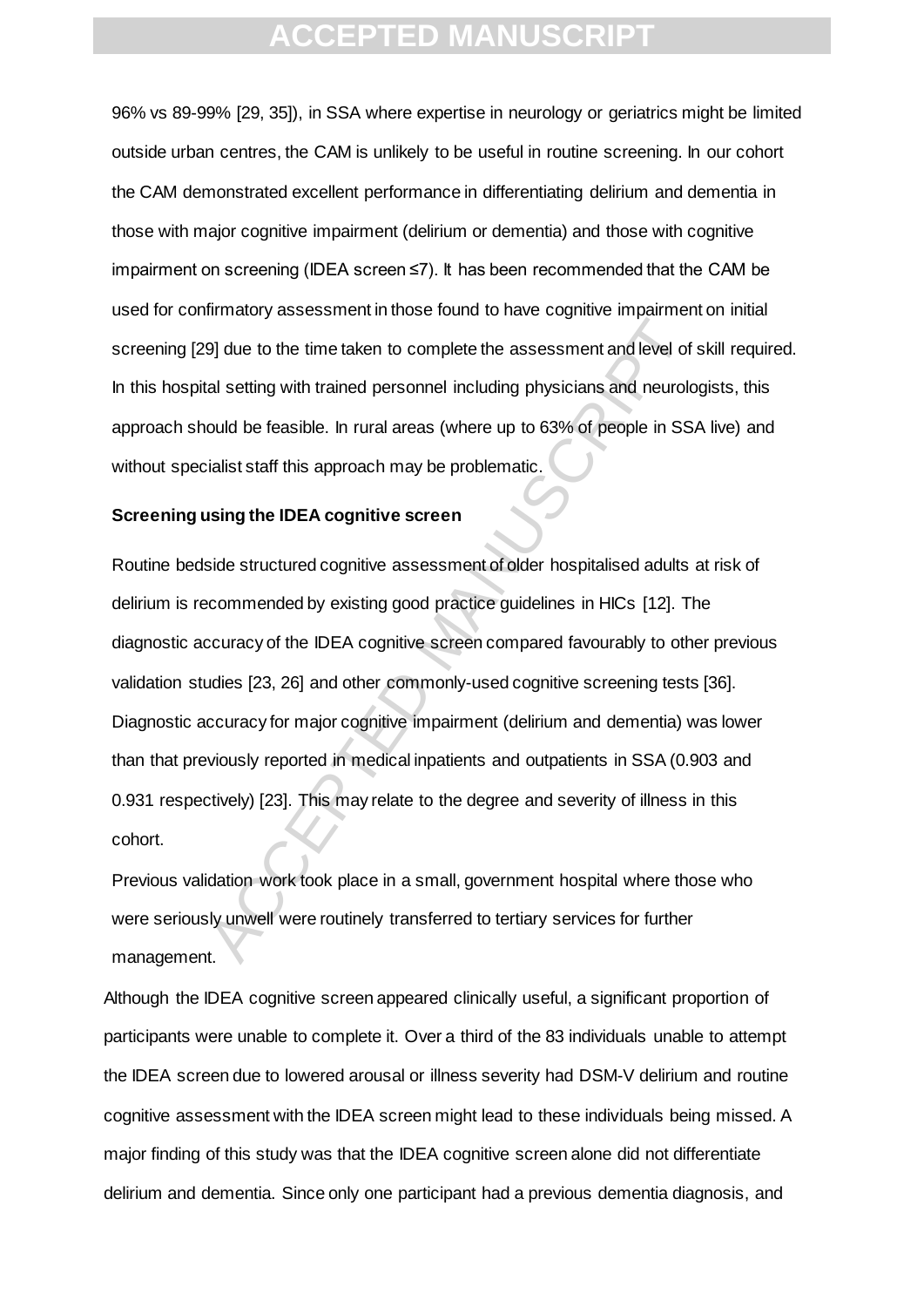both delirium and dementia were highly prevalent, use of the IDEA alone would not differentiate individuals with delirium and needing urgent medical attention from those with long standing cognitive impairment. Nevertheless, it is unrealistic to expect any brief cognitive screen, including those commonly used in high-income settings, to be able to identify underlying reasons for poor screening performance.

#### **Association with confounders**

is visual impairment has not previously been evaluated in performan<br>
In this study we found that significant and uncorrected visual imp<br>
Int, and that significant measured visual impairment correlated wit<br>
screen (the prev The effect of visual impairment has not previously been evaluated in performance of the IDEA screen. In this study we found that significant and uncorrected visual impairment was highly prevalent, and that significant measured visual impairment correlated with a score ≤7 on the IDEA screen (the previously validated cut-off for major cognitive impairment), independent of age, education and the presence of delirium. This is likely to be due to difficulties in completing the matchstick praxis task and indicates that this needs to be taken into account when interpreting the IDEA score. Nevertheless, disregarding the matchstick item made little difference to test accuracy despite the high prevalence of visual impairment and since visuospatial impairments are commonly found in delirium, this test appears to be clinically useful. As in previous validation studies for dementia, the IDEA did not appear educationally biased in this setting despite the literacy rate being substantially higher than in previous validation studies.

#### **Overall utility of screening tools**

Both CAM and IDEA greatly outperformed routine detection of delirium by nursing and medical staff as evidenced by mention of delirium or confusion in the medical notes. Improvement of detection rates through use of a structured screening method is well evidenced in HIC settings [11] and our findings indicate that routine delirium screening using an appropriate method is highly recommended.

#### **Limitations**

A number of limitations are acknowledged. KCMC is a tertiary referral hospital and therefore those admitted would be expected to be more seriously unwell than in other hospital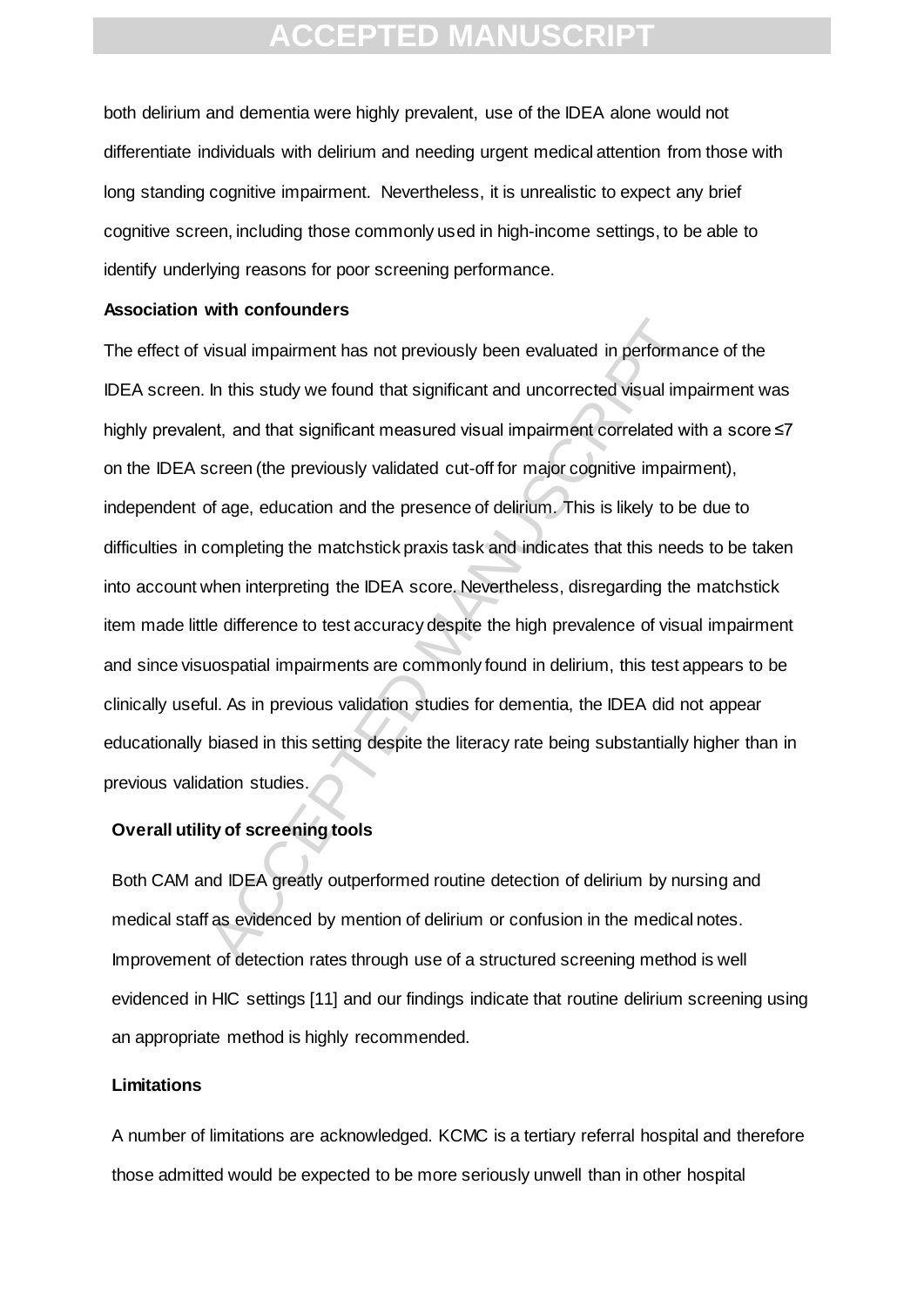settings. Educational level was higher than that recorded in previous validation studies of the IDEA cognitive screen in the same geographical region, indicating possible differences in socio-economic status. Our cohort might therefore not be typical of other settings in Tanzania. All cognitive tests were conducted in a very busy ward environment, which could at times be noisy, and this could have impacted on performance on cognitive tests, particularly for those with sensory impairment. Nevertheless no private or quiet environment for testing was available, and this therefore represented the 'real life' conditions in which cognitive assessment would normally take place. Similarly, we deliberately included all possible patients in this study, including those who may have been dysphasic or aphasic or with lowered level of consciousness. Although this may have affected screening tool performance, this reflects the situation in which these tools would be used.

Although a subset of individuals received a second review by a specialist (neurologist or physician) on the same day, it was not possible to provide a second independent clinical review for all patients due to resource implications in this busy hospital environment. Some individuals with cognitive fluctuations may therefore have been missed.

as available, and this therefore represented the 'real life' condition<br>ressment would normally take place. Similarly, we deliberately inc<br>ents in this study, including those who may have been dysphasic<br>level of consciousne This was not a study of dementia or depression, and therefore milder cases may have been missed, particularly in those with delirium at assessment. Only 12 GDS assessments for depression were completed, suggesting that only those with the most severe symptoms were identified during neurocognitive assessment. The effect of depression on cognitive assessment with the IDEA screen cannot therefore be commented on. Nevertheless, we were able to obtain an informant history for almost all participants, and the vast majority of participants lived with family members. As a result, cognitive impairments were likely to have been observed and commented on by family members in the history. A strength of the study was the follow-up assessments for diagnostic clarification in cases of possible dementia, reducing the possibility that cases of dementia were missed. Finally, identification of delirium by treating medical staff was assessed only through retrospective case note review and it is possible that a greater number of cases were recognised, but not identified through this process.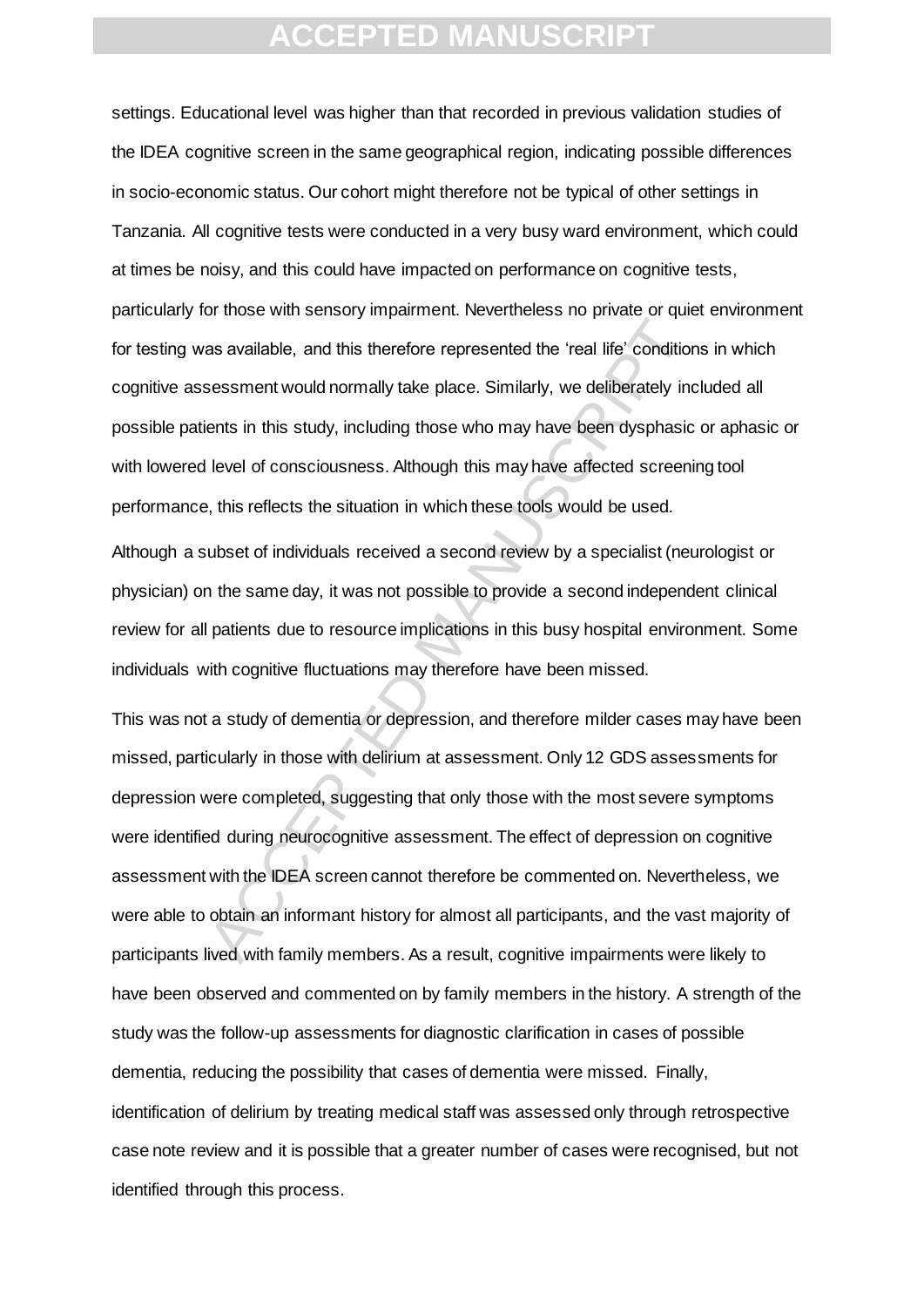#### **Conclusions**

as reduced due to dimiculty in completion of assessments by most<br>ost severely unwell, and therefore likely to be at the greatest risk.<br>of differentiate delirium and dementia. The CAM showed excellen<br>delirium in individuals This study has evaluated the performance of a brief cognitive screening tool designed for identification of dementia (the IDEA cognitive screen) and the CAM in identification of delirium in a large tertiary referral hospital in Tanzania, with a similar presence of delirium on admission to that seen in HICs. Both tools performed well in identification of delirium, but sensitivity was reduced due to difficulty in completion of assessments by those individuals who were most severely unwell, and therefore likely to be at the greatest risk. The IDEA screen did not differentiate delirium and dementia. The CAM showed excellent diagnostic accuracy for delirium in individuals identified with cognitive impairment, but requires specialist knowledge for accurate completion. Using all relevant cognitive and behavioural assessment data collected during the study we have suggested a brief assessment for delirium designed for use by non-specialists which appears to identify delirium with a high degree of accuracy. Further development work and testing in other centres in SSA will confirm the utility of these screening items for delirium. Our findings indicate that use of a structured screening tool outperformed routine clinical assessment in identification of delirium as in previous HIC studies and routine use of a delirium screening tool in older hospitalised adults is therefore highly recommended.

**Acknowledgements**: We wish to acknowledge the help of the KCMC medical department and international office and of all patients and family members who assisted in this study. **Conflicts of Interest**: There were no conflicts of interest.

**Funding:** This study was funded by Grand Challenges Canada (Grant number: 0086-04). **Role of the Funding Source**: The sponsors of this study had no role in designing the study; in the collection, analysis, and interpretation of data; in the writing of the report; or in the decision to submit the paper for publication.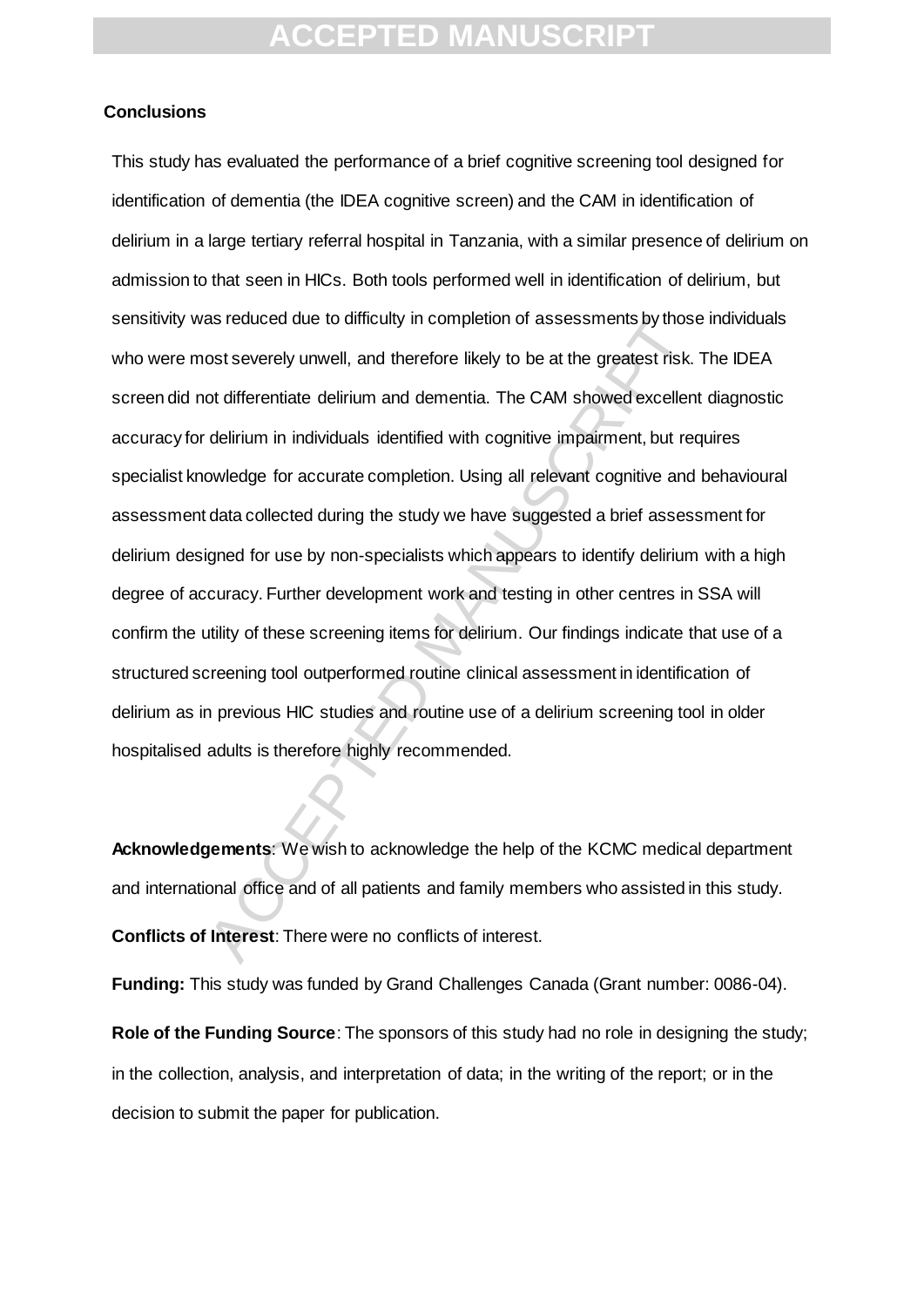#### **References**

**[1] J. Cerejeira, H. Firmino, A. Vaz-Serra, E.B. Mukaetova-Ladinska, The neuroinflammatory hypothesis of delirium, Acta neuropathologica 119(6) (2010) 737-754.**

**[2] S.K. Inouye, R.G. Westendorp, J.S. Saczynski, Delirium in elderly people, The Lancet 383(9920) (2014) 911-922.**

**[3] N. Siddiqi, A.O. House, J.D. Holmes, Occurrence and outcome of delirium in medical in-patients: a systematic literature review, Age and Ageing 35(4) (2006) 350-364.**

**[4] J.S. Saczynski, E.R. Marcantonio, L. Quach, T.G. Fong, A. Gross, S.K. Inouye, R.N.Jones, Cognitive trajectories afterpostoperative delirium,NEnglJMed367 (2012).**

**[5] D.H. Davis, G. Muniz Terrera,H. Keage, T. Rahkonen, M. Oinas, F.E. Matthews, C. Cunningham, T. Polvikoski, R. Sulkava, A.M. Maclullich, C. Brayne, Delirium is a strong risk factor for dementia in the oldest-old: a population-based cohort study, Brain 135 (2012).**

**[6] J. Witlox, L.S. Eurelings, J.F. de Jonghe, K.J. Kalisvaart, P. Eikelenboom, W.A. Van Gool, Delirium in elderly patients and the risk of postdischarge mortality, institutionalization, and dementia: a meta-analysis, Jama 304(4) (2010) 443-451.**

**[7] S. O'Keeffe,J. Lavan, The Prognostic Significance ofDeliriuminOlderHospital Patients,Journal of the American Geriatrics Society 45(2) (1997) 174-178.**

**[8] M. Lundstrom, A. Edlund, S. Karlsson, B. Brannstrom, G. Bucht, Y. Gustafson, A multifactorial intervention programreducesthe duration of delirium, length of hospitalization, andmortality in delirious patients, Journal of the American Geriatrics Society 53(4) (2005) 622-8.**

**[9] R. Walker,D. Whiting,N.Unwin, F. Mugusi, M. Swai, E. Aris, A. Jusabani,G.Kabadi, W.K.Gray, M. Lewanga, Stroke incidence in rural and urban Tanzania: a prospective, community-based study, The Lancet Neurology 9(8) (2010) 786-792.**

**[10] S.-M. Paddick,A. Longdon, A. Kisoli,W.K.Gray, C.L. Dotchin,A. Jusabani,A. Iqbal, J.Hughes, A. Teodorczuk, P. Chaote, The Prevalence of Dementia Subtypes in Rural Tanzania, The American Journal of Geriatric Psychiatry 22(12) (2014) 1613-1622.**

**[11] S.K. Inouye, M.D. Foreman, L.C. Mion, K.H. Katz, L.M. Cooney Jr, Nurses' recognition of deliriumandits symptoms: comparison of nurse and researcherratings, Archives ofinternal medicine 161(20) (2001) 2467-2473.**

**[12] J. Young, L. Murthy, M. Westby,A.Akunne, R. O'Mahony,Diagnosis, prevention, and management of delirium: summary of NICE guidance, Bmj 341 (2010) c3704.**

Control and Man Internation (Man Internation Control Control Control Control Control Control (Man Internation Das F.E. Matthews, C, R. Sulkava, A.M. MacIullich, C. Brayne, Delirium is a strong risk factor d: apopulation-ba **[13] M. Guerchet, P. M'belesso, A.M. Mouanga, B. Bandzouzi, A. Tabo, D.S. Houinato, M.N. Paraïso, P. Cowppli-Bony, P.Nubukpo, V. Aboyans,J.P. Clément,J.F.Dartigues, P.M. Preux, Prevalence of Dementia in Elderly Living in Two Cities of Central Africa: The EDAC Survey, Dementia and Geriatric Cognitive Disorders 30(3) (2010) 261-268.**

**[14] A.R. Longdon, S.M. Paddick, A. Kisoli, C. Dotchin, W.K. Gray, F. Dewhurst, P. Chaote, A. Teodorczuk, M. Dewhurst,A.M. Jusabani, The prevalence of dementiainrural Tanzania: a cross‐ sectional community‐based study, International journal of geriatric psychiatry 28(7) (2013) 728- 737.**

**[15] S.-M. Paddick, R. Kalaria, E. Mukaetova-Ladinska, The prevalence and clinical manifestations of deliriuminsub-Saharan Africa: A systematic reviewwithinferences,Journal ofthe neurological sciences 348(1) (2015) 6-17.**

**[16] E. Lewis, S.M. Paddick, J. Banks, A. Duinmaijer, L. Tucker, A. Kisoli, J. Cletus, C. Lissu, C. Dotchin,W. Gray, Prevalence ofDeliriuminOlderMedical InpatientsinTanzania, Journal ofthe American Geriatrics Society 64(9) (2016).**

**[17] R. Uwakwe, Psychiatric morbidity in elderly patients admitted to non‐psychiatric wards in a general/teaching hospital inNigeria, International journal of geriatricpsychiatry 15(4) (2000) 346- 354.**

**[18] R.O. Akinyemi, I.M.H. Izzeldin, C. Dotchin, W.K. Gray, O. Adeniji, O.A. Seidi, J.J. Mwakisambwe, C.J.Mhina, F. Mutesi,H.Z. Msechu, K.A.Mteta, M.A.M.Ahmed, S.H.M. Hamid,**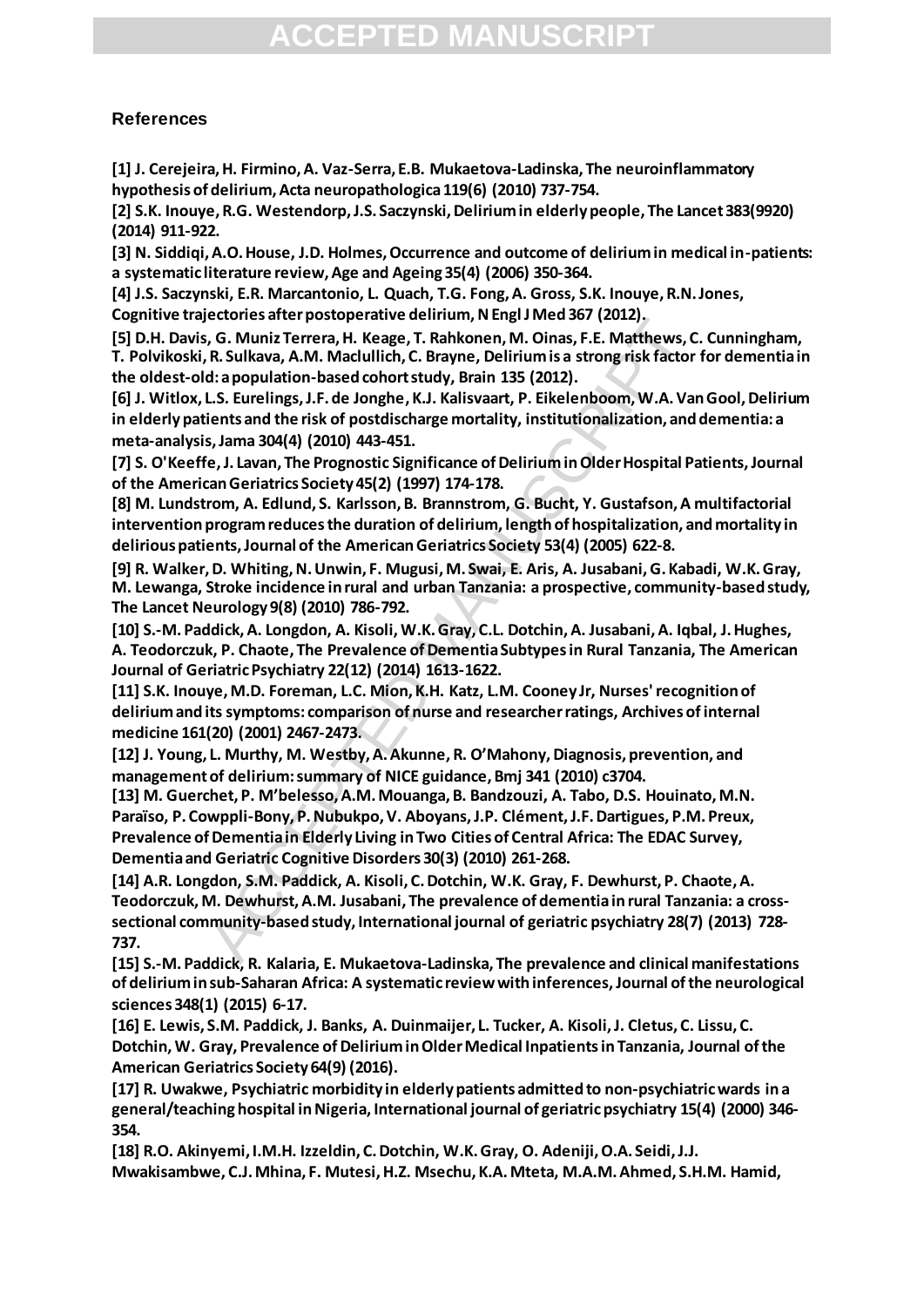**N.A.A. Abuelgasim, S.A.A. Mohamed, A.Y.O. Mohamed, F. Adesina, M. Hamzat, T. Olunuga, V.P. Maro, R. Walker, Contribution of Noncommunicable Diseases to Medical Admissions of Elderly Adults in Africa: A Prospective, Cross-Sectional Study in Nigeria, Sudan, and Tanzania, Journal of the American Geriatrics Society 62(8) (2014) 1460-1466.**

**[19] S. Saxena, G. Thornicroft, M. Knapp, H. Whiteford, Resources for mental health: scarcity, inequity, and inefficiency, The Lancet 370(9590) 878-889.**

**[20] C.L. Dotchin, R.O. Akinyemi,W.K.Gray, R.W.Walker,Geriatricmedicine:services andtraining in Africa, Age and ageing (2012) afs119.**

**[21] J.H. Bower, G. Zenebe, Neurologic services in the nations of Africa, Neurology 64(3) (2005) 412-415.**

**[22] American College of Surgeons Committee on Trauma., Advanced trauma life support course for physicians, Committee on Trauma, American College of Surgeons 1989.**

**[23] S.-M. Paddick, W.K. Gray, L. Ogunjimi, O. Olakehinde, A. Kisoli, J. Kissima, G. Mbowe, S. Mkenda, C.L. Dotchin, R.W. Walker,Validation ofthe Identification andIntervention forDementia in ElderlyAfricans(IDEA) cognitive screen inNigeriaand Tanzania, BMC geriatrics 15(1) (2015) 1.**

**[24] M. Sands, B. Dantoc, A. Hartshorn, C. Ryan, S. Lujic, Single question indelirium(SQiD):testing its efficacy against psychiatrist interview, the confusion assessment method and the memorial delirium assessment scale, Palliative Medicine 24(6) (2010) 561-565.**

**[25] W.K.Gray, S.-M.Paddick,A. Kisoli, C.L.Dotchin, A.R. Longdon, P. Chaote, M. Samuel,A.M. Jusabani, R.W. Walker, Development and validation of the identification and Intervention for Dementia in Elderly Africans (IDEA) study dementia screening instrument, Journal of geriatric psychiatry and neurology (2014) 0891988714522695.**

**[26] W.K.Gray, S.M. Paddick, C. Collingwood, A.Kisoli,G.Mbowe, S.Mkenda, C. Lissu,J. Rogathi, J. Kissima, R.W. Walker, Community validation of the IDEA study cognitive screen in rural Tanzania, International journal of geriatric psychiatry (2016).**

**[27] S.K. Inouye, C.H. Van Dyck, C.A. Alessi, S. Balkin, A.P. Siegal, R.I. Horwitz, Clarifying confusion: the confusion assessment method: a new method for detection of delirium, Annals of internal medicine 113(12) (1990) 941-948.**

**[28] C.L. Wong, J. Holroyd-Leduc, D.L. Simel, S.E. Straus, Does this patient have delirium?: value of bedside instruments, Jama 304(7) (2010) 779-786.**

**[29] L.A. Wei, M.A. Fearing, E.J. Sternberg, S.K. Inouye, The Confusion Assessment Method: A SystematicReviewof Current Usage,Journal of the American Geriatrics Society 56(5) (2008) 823- 830.**

**[30] N.A. O'Regan,D.J. Ryan, E. Boland, W.Connolly, C.McGlade, M. Leonard, J. Clare, J.A. Eustace, D. Meagher, S. Timmons, Attention! A good bedside test for delirium?, Journal of Neurology, Neurosurgery & Psychiatry (2014) jnnp-2013-307053.**

n College of Surgeons Committee on Trauma., Advanced trauma life st<br>ysticians, Committee on Trauma, American College of Surgeons 1989.<br>Hoick, W.K. Gray, L. Ogunjimi, O. Olakehinde, A. Kisoij, J. Kissima, G. M<br>Dotchin, R.W. **[31] D.J. Meagher, M. Leonard, S. Donnelly, M. Conroy, J. Saunders, P.T. Trzepacz, Acomparison of neuropsychiatric and cognitive profiles in delirium, dementia, comorbid delirium-dementia and cognitively intact controls, Journal of Neurology, Neurosurgery & Psychiatry 81(8)(2010) 876-881. [32] D.J. MEAGHER, M.MORAN, B. RAJU, D. GIBBONS, S. DONNELLY, J. SAUNDERS, P.T. TRZEPACZ, Phenomenology of delirium, Assessment of 100 adult cases using standardised measures 190(2) (2007) 135-141.**

**[33] EuropeanDelirium Association, The DSM-5 criteria, level of arousal and delirium diagnosis: inclusiveness is safer, BMC medicine 12(1) (2014) 141.**

**[34] D.J. Meagher, A. Morandi, S.K. Inouye, W. Ely, D. Adamis, A.J. Maclullich, J.L. Rudolph, K. Neufeld, M. Leonard, G. Bellelli, Concordance between DSM-IV and DSM-5 criteria for delirium diagnosis in a pooled database of 768 prospectively evaluated patients using the delirium rating scale-revised-98, BMC medicine 12(1) (2014) 1.**

**[35] Q. Shi, L. Warren, G. Saposnik, J.C. Macdermid, Confusion assessment method: a systematic review and meta-analysis of diagnostic accuracy, Neuropsychiatric disease and treatment 9 (2013) 1359-70.**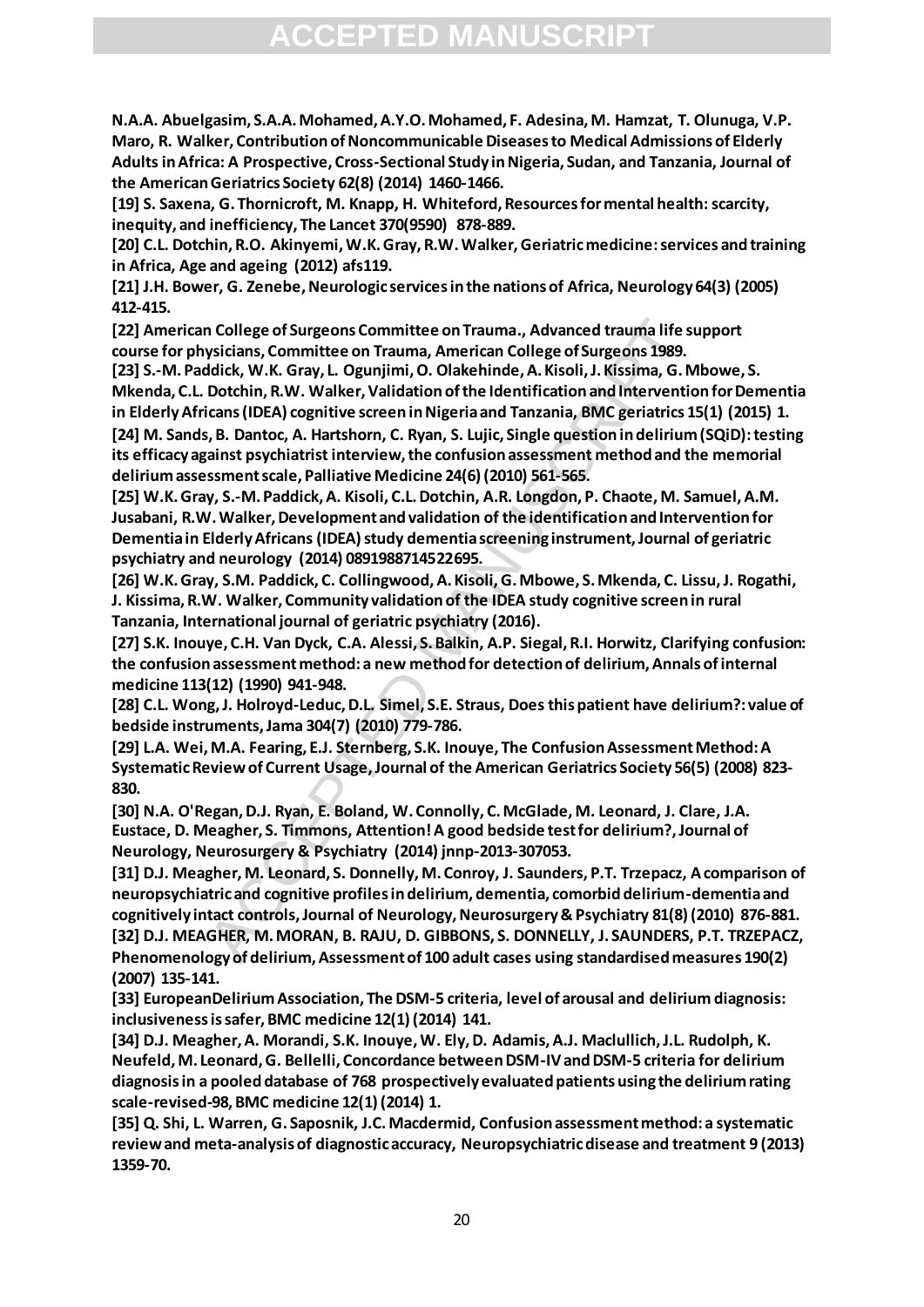**[36] A.J. Mitchell, D. Shukla, H.A. Ajumal, B. Stubbs, T.A. Tahir, The Mini-Mental State Examination as a diagnostic and screening test for delirium: systematic review and meta-analysis, General hospital psychiatry 36(6) (2014) 627-633.**

ACCEPTED MANUSCRIPT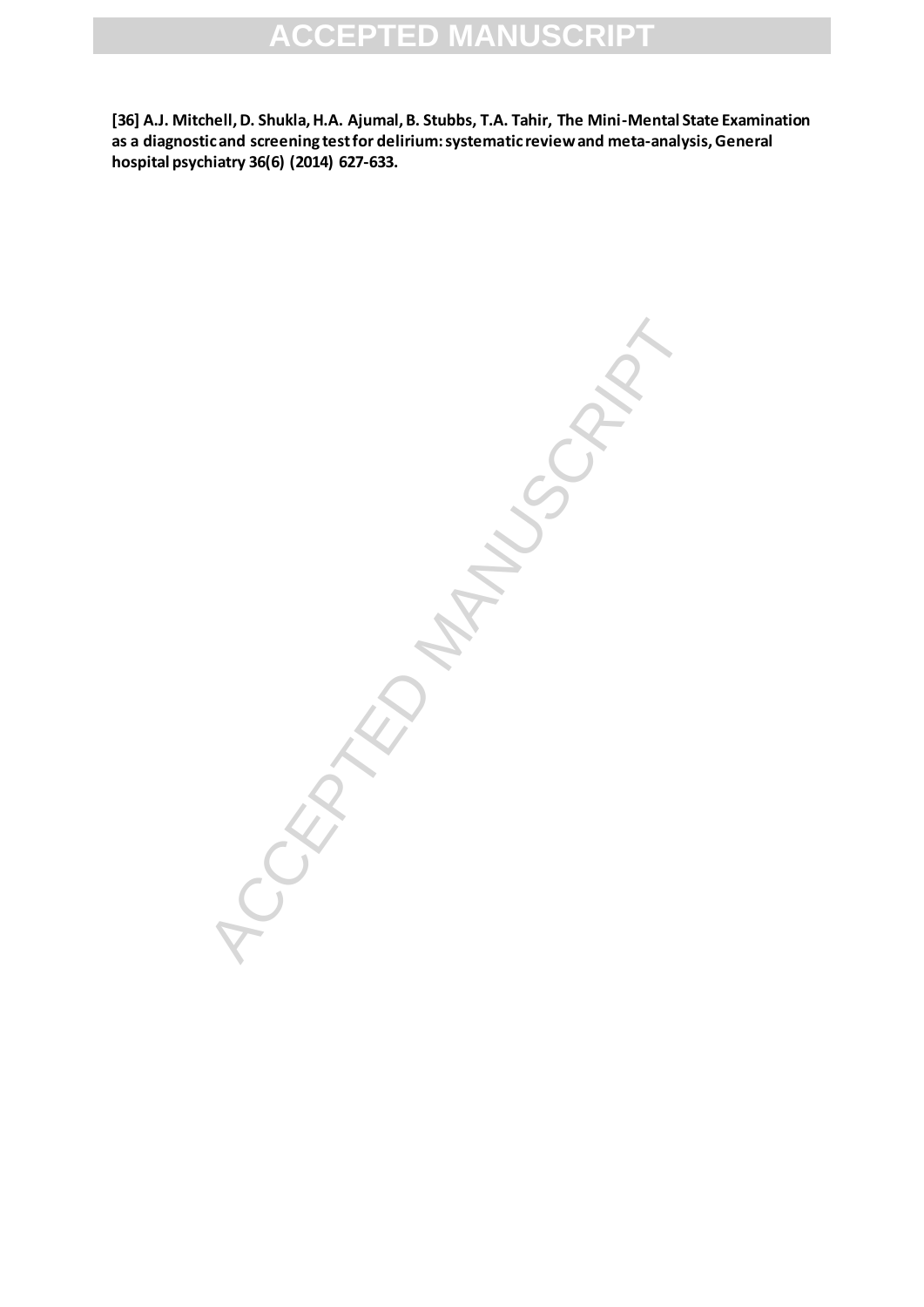#### **Figure 1:** Study recruitment and assessment flow chart

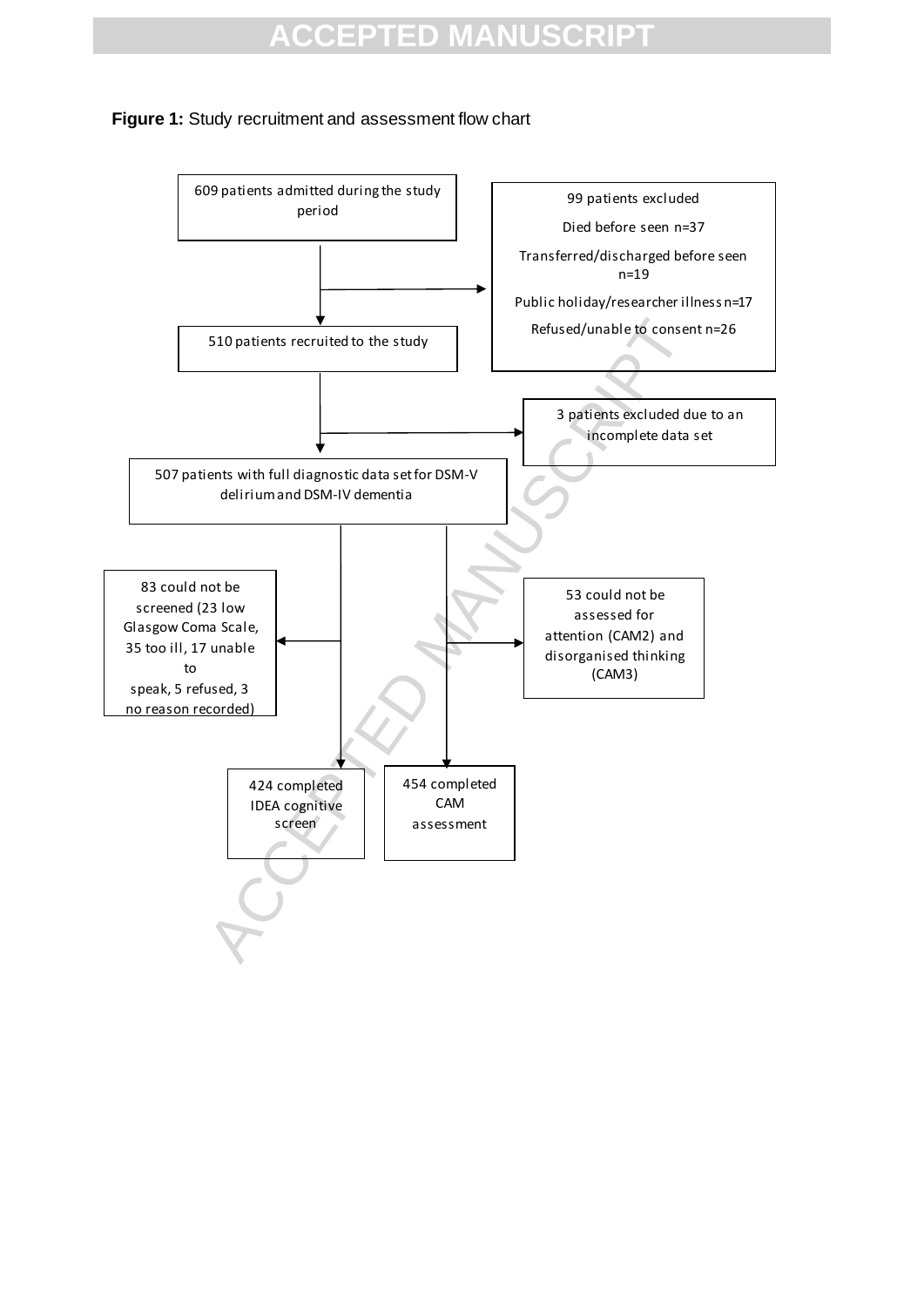### **Table 1:** Characteristics of the 507 patients included in the study

| Full days from hospital admission to assessment           |                               |
|-----------------------------------------------------------|-------------------------------|
|                                                           | 415/497 (83.5%)               |
| 2                                                         | 51/497 (10.3%)                |
| 3                                                         | 27/497 (5.4%)                 |
| $3 - 7$                                                   | 4/497 (0.8%)                  |
| Median age (IQR)                                          | 75 (67-81)                    |
| Sex                                                       | 225 Females (44.4%)           |
| <b>Highest educational level</b>                          |                               |
| Less than one year or none                                | 96/500 (19.2%)                |
| Some primary school                                       | 163/500 (32.6%)               |
| Completed primary school                                  | 111/500 (22.2%)               |
| Some secondary school                                     | 58/500 (11.6%)                |
| Completed secondary school                                | 34/500 (6.8%)                 |
| Tertiary education                                        | 38/500 (7.6%)                 |
| <b>AVPU</b> arousal                                       |                               |
| A-Alert                                                   | 400/501 (79.4%)               |
| V-Voice                                                   | 71/501 (14.1%)                |
| P-Pain                                                    | 12/501 (2.4%)                 |
| U-Unresponsive                                            | 21/501 (4.2%)                 |
| <b>Prevalence of dementia</b>                             |                               |
| Overall                                                   | 95/507 (18.7%)                |
| Males                                                     | 47/282 (16.6%)                |
| Females                                                   | 48/225 (21.3%)                |
| 60-69 years                                               | 12/175 (6.86%)                |
| 70-79 years                                               | 26/173 (15.0%)                |
| 80 years and over                                         | 57/159 (35.8%)                |
| <b>Prevalence of delirium</b>                             |                               |
| Overall                                                   | 95/507 (18.7%)                |
| Males                                                     | 68/282 (24.1%)                |
| Females                                                   | 27/225 (12.0%)                |
| 60-69 years                                               | 25/175 (14.3%)                |
| 70-79 years                                               | 27/173 (15.6%)                |
| 80 years and over                                         | 43/159 (27.0%)                |
| Prevalence of major cognitive impairment                  |                               |
| Overall                                                   | 157/507 (30.9%)               |
| Males                                                     | 94/282<br>(33.3%)             |
| Females                                                   | 63/225<br>$(28.0\%)$          |
| 60-69 years                                               | 31/175<br>(17.7%)             |
| 70-79 years                                               | 44/173<br>$(25.4\%)$          |
| 80 years and over                                         | 82/159<br>(51.6%)             |
| Other psychiatric diagnoses                               |                               |
| Depression                                                | 8 cases                       |
| Learning disability                                       | 1 case                        |
| Depression with psychosis                                 | 1 case                        |
| Cognitive impairment identified by the medical team       |                               |
| Delirium                                                  | 8 (6 DSM-V delirium 2 DSM-IV  |
|                                                           | dementia)                     |
| Dementia                                                  | 2 (1 DSM-V delirium 1 DSM-IV  |
|                                                           | dementia                      |
|                                                           |                               |
| Cognitive/behavioural problem 'disoriented', 'aggressive' | 6 (5 DSM-V delirium, 1 DSM-IV |
|                                                           | dementia)                     |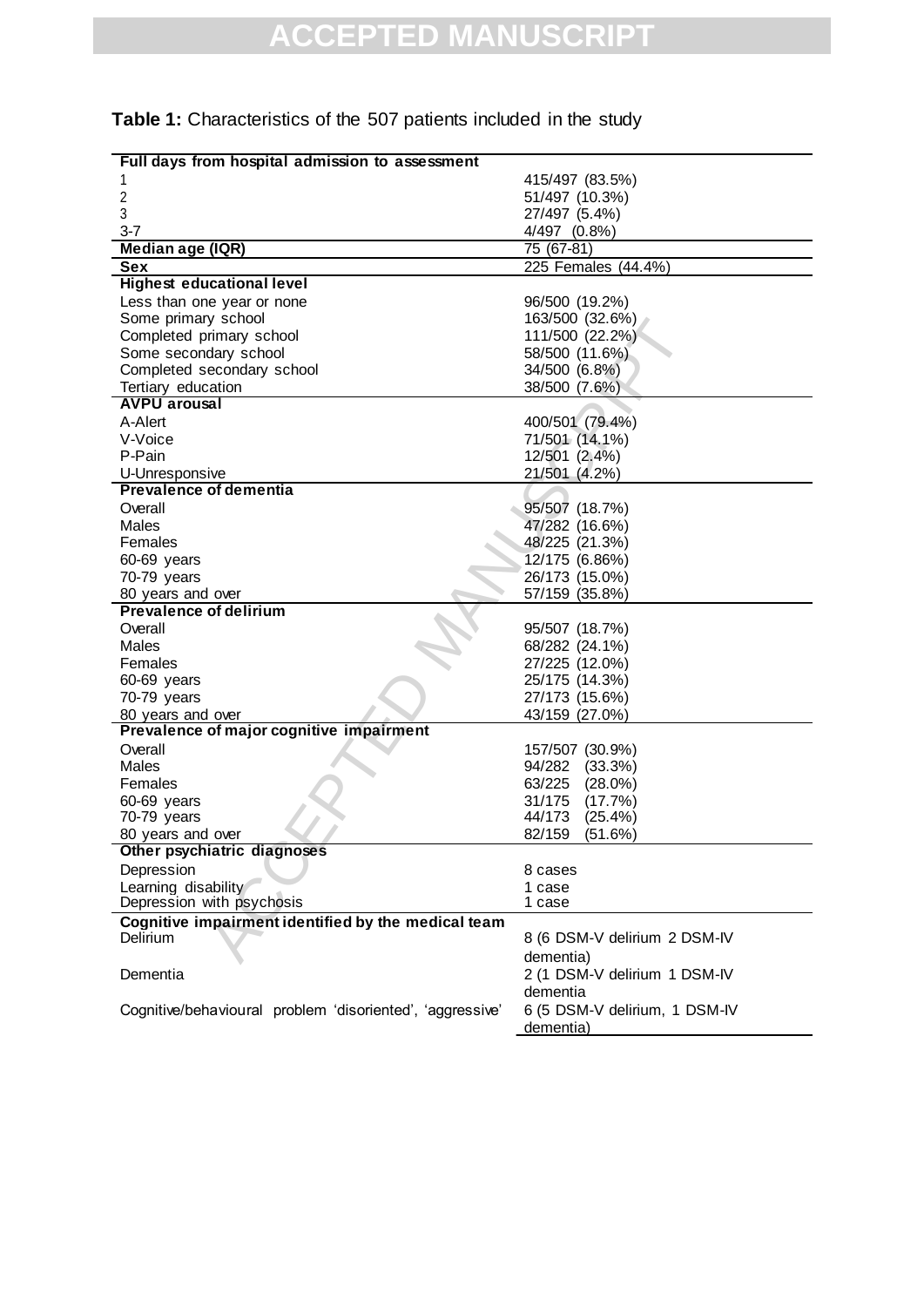| <b>IDEA</b> cognitive screen $(n = 424)$ | Cut-off $\leq 7$                               | Cut-off $\leq 8$       |
|------------------------------------------|------------------------------------------------|------------------------|
| DSM-V delirium                           | sensitivity = $0.89$ ,                         | sensitivity = $0.92$ , |
|                                          | specificity = $0.70$ ,                         | specificity = $0.64$ , |
|                                          | $ppv = 0.35,$                                  | $ppv = 0.31,$          |
|                                          | $npv = 0.97$                                   | $npv = 0.98$           |
| Major cognitive impairment               | sensitivity = $0.82$ ,                         | sensitivity = $0.88$ , |
|                                          | specificity = $0.77$ ,                         | specificity = $0.71$ , |
|                                          | $ppv = 0.56$ ,                                 | $ppv = 0.52$ ,         |
|                                          | $npv = 0.92$                                   | $npv = 0.94$           |
| CAM ( $n = 454$ )                        |                                                |                        |
| Delirium                                 | sensitivity = $0.91$<br>specificity = $0.97$ , |                        |
|                                          | $ppv = 0.880,$                                 |                        |
|                                          | $npv = 0.978$                                  |                        |
| Major cognitive impairment               | sensitivity = $0.53$                           |                        |
|                                          | specificity = $0.90$ ,                         |                        |
|                                          | $ppv = 0.61,$                                  |                        |
|                                          | $npv = 0.87$                                   |                        |
| <b>Individual CAM items</b>              |                                                |                        |
| CAM 1 (n=499)                            | sensitivity = $0.95$ ,                         |                        |
|                                          | specificity = $0.85$ ,                         |                        |
|                                          | $ppv = 0.60,$                                  |                        |
| Delirium                                 | $npv = 0.97$                                   |                        |
| CAM 2 (n=454)                            | sensitivity = $0.94$                           |                        |
|                                          | specificity = $0.90$ ,                         |                        |
|                                          | $ppv = 0.69$ ,                                 |                        |
| Delirium                                 | $npv = 0.99$                                   |                        |
| CAM 3 (n=448)                            | sensitivity = $0.72$                           |                        |
|                                          | specificity = $0.96$ ,                         |                        |
| Delirium                                 | $ppv = 0.80,$<br>$npv = 0.94$                  |                        |
| CAM 4 (n=496)                            | sensitivity = $0.86$                           |                        |
|                                          | specificity = $0.85$ ,                         |                        |
|                                          | $ppv = 0.56$ ,                                 |                        |
| Delirium                                 | $npv = 0.96$                                   |                        |
| ppv - positive predictive value,         |                                                |                        |
| npv - negative predictive value          |                                                |                        |
|                                          |                                                |                        |
|                                          |                                                |                        |
|                                          |                                                |                        |
|                                          |                                                |                        |
|                                          |                                                |                        |
|                                          |                                                |                        |
|                                          |                                                |                        |

### **Table 2:** Diagnostic accuracy of screening tools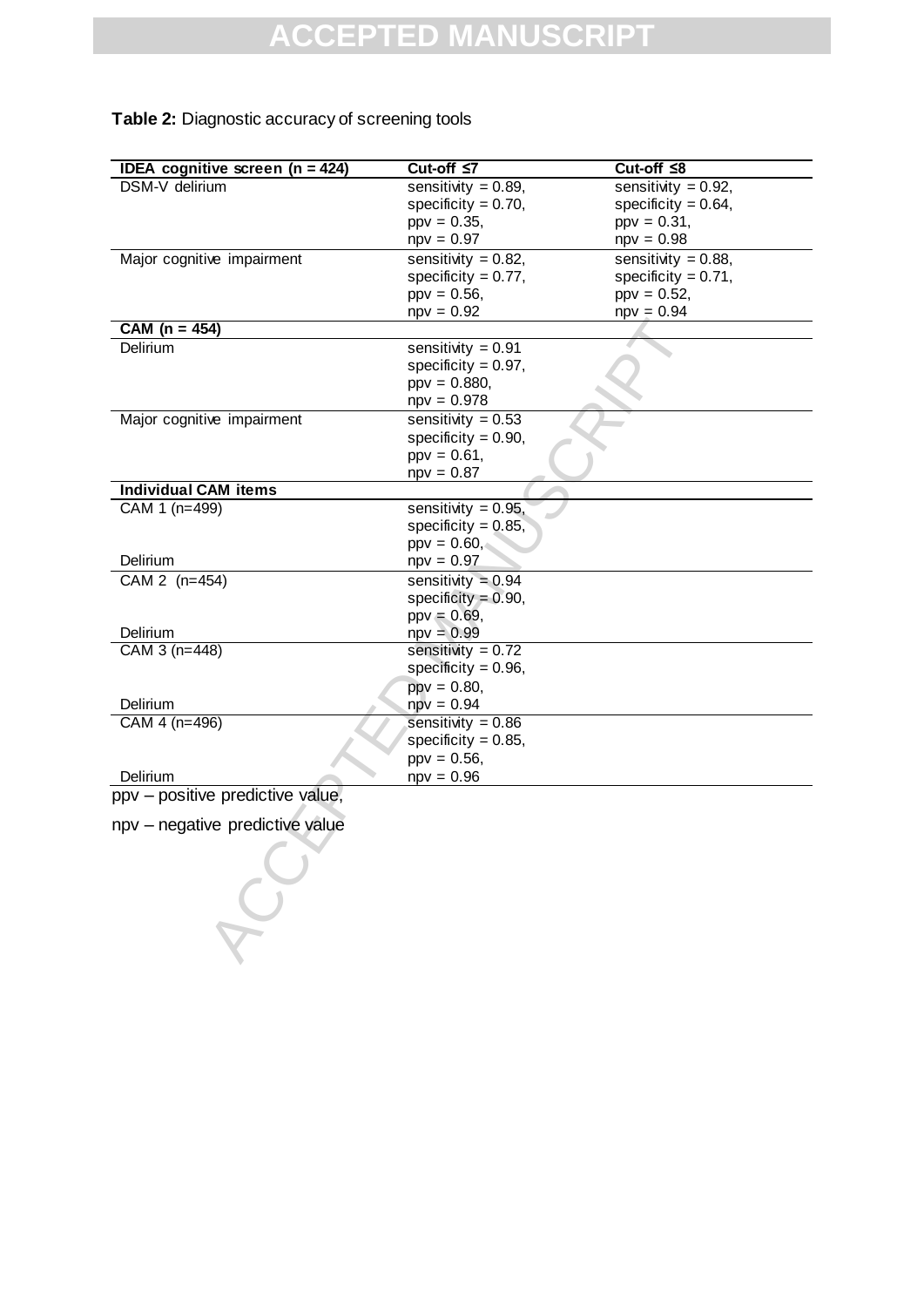**Table 3:** Independent predictors of DSM V delirium form screening and assessment items

|                                            | <b>Parameter</b><br>estimate | Odds ratio (95% CI)       | Weight |
|--------------------------------------------|------------------------------|---------------------------|--------|
| Unable to recall any words on 10 word list | .169                         | 3.217 (1.291 to 8.016)    |        |
| <b>Positive CAM1</b>                       | 3.468                        | 32.074 (11.333 to 90.776) | 4      |
| <b>Positive CAM4</b>                       | 1.454                        | 4.280 (1.869 to 9.802)    |        |
| Male                                       | 0.957                        | 2.604 (1.268 to 5.349)    |        |

LY MANUSCRIPT